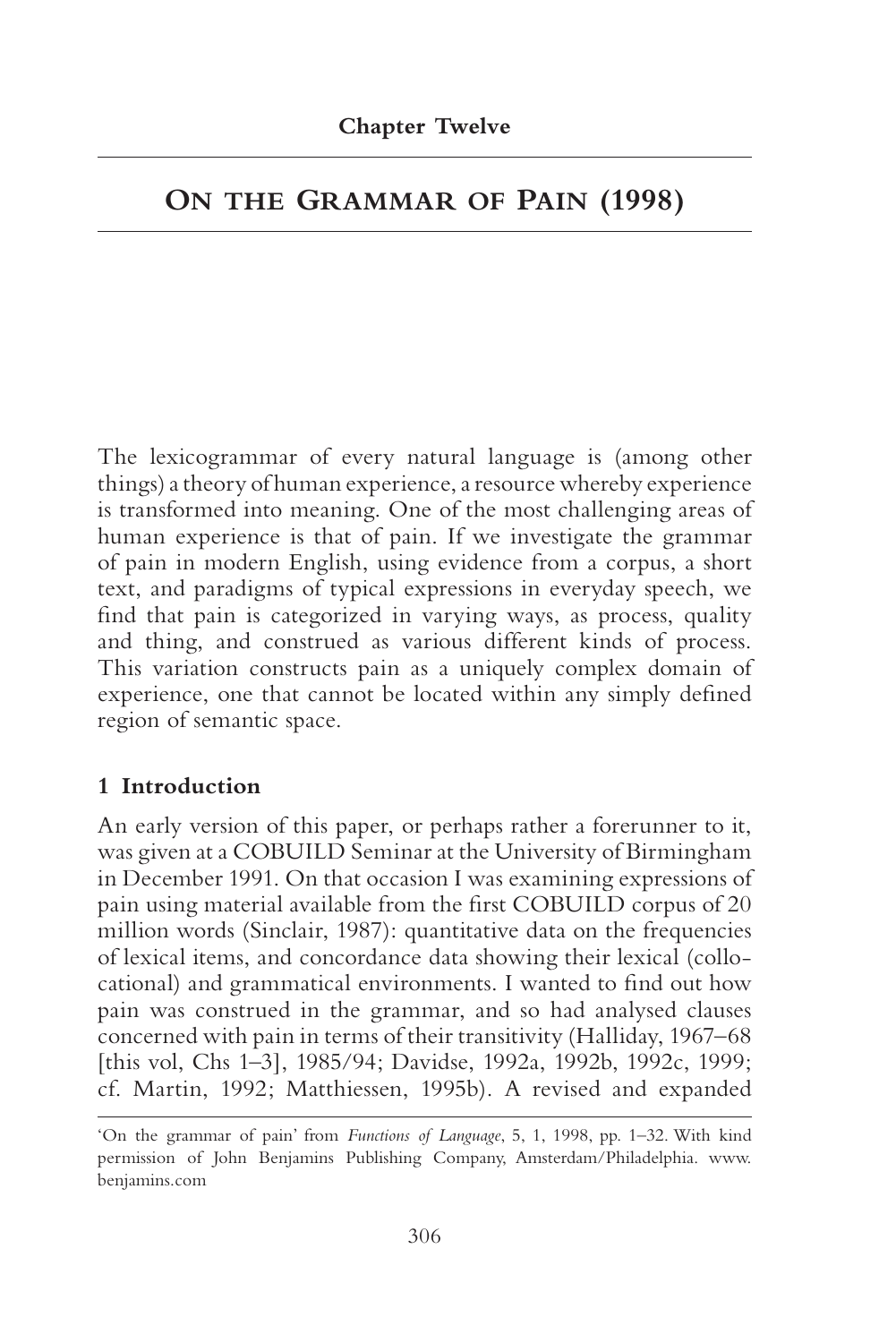version was subsequently presented at the Fourth International Symposium on Critical Discourse Analysis held at the University of Athens in December 1995. On this second occasion I was interested in how certain aspects of human experience are construed in the common-sense grammar of daily life, seeing this as an important component in the overall enterprise of critical discourse analysis as envisaged by Fairclough and others (Fairclough, 1992). To hark back to Fairclough's earlier title, *Language and Power* (1989), it seems to me that the language of power depends on the power of language; and if we seek to understand how language has evolved the power to do all the prodigious things we readily ascribe to it (or accuse it of), we need to analyse in considerable detail how we as a species make sense of our daily experience by construing it in language. We transform experience into meaning (Halliday and Matthiessen, 1999), so creating the categories and relationships that constitute our assumed reality. The powerhouse of a language is its grammar – grammar is the source of energy for our semiotic encounters with each other and with our environment; observing the grammar at work helps to provide some of the perspective that critical discourse analysis demands.

 The present version of the paper combines these two concerns. On the one hand, I am considering the topic of pain as something that is distinctive and important in itself, as a uniquely problematic domain of human experience. It is very much a feature of our ordinary everyday life; but at the same time it challenges<sup>1</sup> the grammar's common-sense construction of reality. The grammar of every natural language is a theory of human experience, and it is a powerful theory in that it covers every aspect of that experience both real and imaginary; yet pain does not fit easily and naturally into the phenomenological model the grammar provides, despite the fact that it has obviously been a part of it from the beginning. But, on the other hand, and for that very reason, I think it is important to locate the grammar of pain in the context of the lexicogrammar as a whole, to see it as an aspect of the overall construal of experience. Whether by analysing the grammar we could in any way contribute to the practical alleviation and management of pain I do not know. It might seem odd even to raise such a possibility. But I do believe that in order to understand any complex aspect of the human condition it is helpful to think about it grammatically. The boundary between the semiotic and the material worlds is by no means totally impermeable.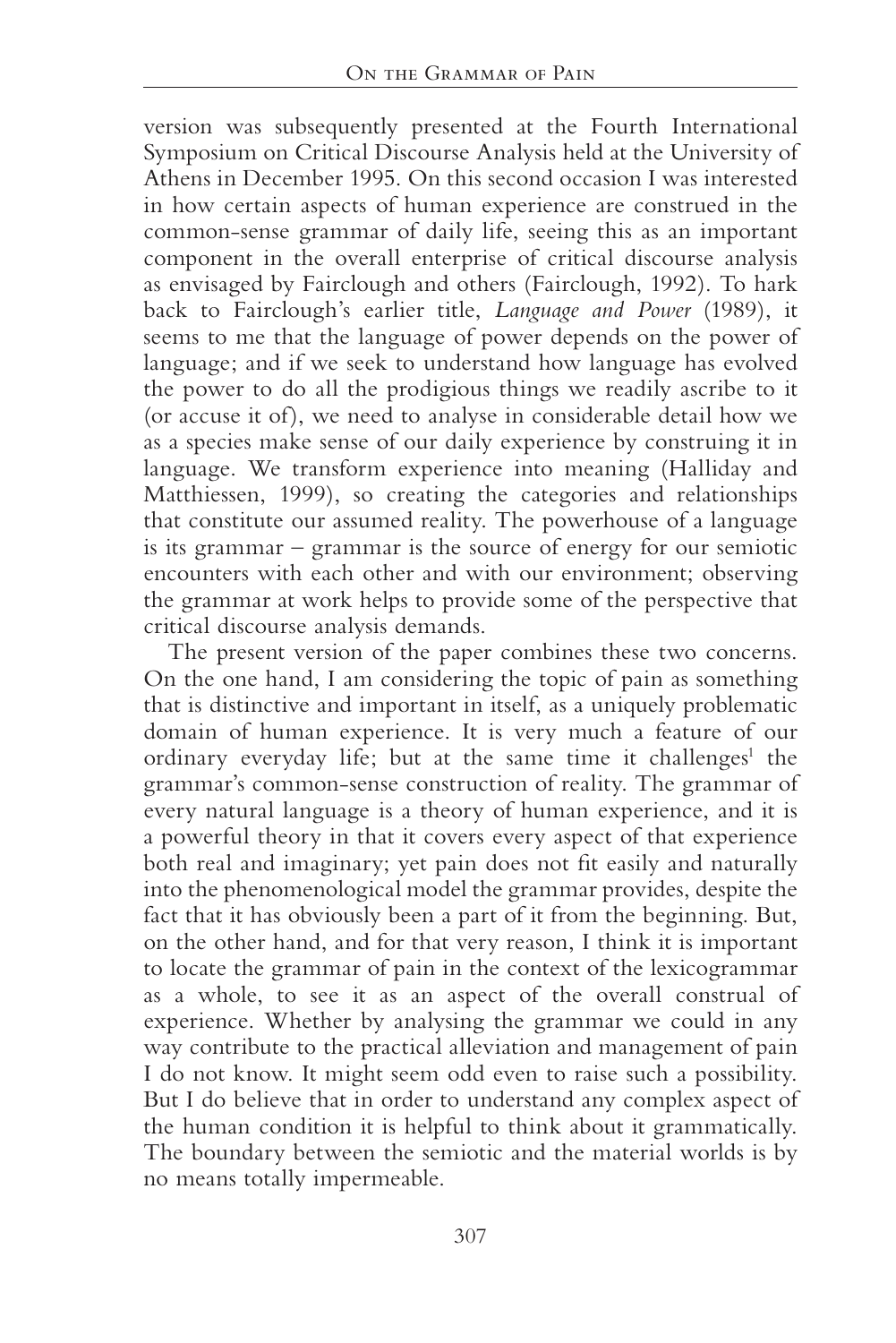#### **2 The textual grammar of pain**

Pain is among the most complex, and at the same time the most threatening, of all the domains of ordinary human experience. In a well-known passage on the topic, Wittgenstein remarked (1953: 92e, 257) on the importance of locating the words used to name 'pain' within their grammatical environment:

When one says "He gave a name to his sensation" one forgets that a great deal of stage setting in the language is presupposed if the mere act of naming is to make sense. And when we speak of someone's having given a name to pain, what is presupposed is the existence of the grammar of the word "pain"; it shows the post where the new word is stationed.

But despite the attention that pain has received from psychologists and philosophers, I am not aware of any extensive study of the language of pain. What follows here is, obviously, only a tiny fragment of the picture: a few observations about the grammar of pain in English, in which I shall begin with a small example of its *textual* grammar, relating it to the thematic system of the clause, and then go on to consider its *experiential* grammar, which will bring us back to considerations of transitivity and process types.

 Let us imagine that you are looking a bit unhappy, and someone asks you "What's the matter? Aren't you feeling well?" You say, in explanation, "I have a headache." How has the grammar construed your unfortunate condition? Of course, you might say, **you** construed it, using your grammatical potential; that is so – but the point is that you did so quite unconsciously, and in the same way that millions of other speakers of English have done on millions of other such unhappy occasions. So it is reasonable to say that your condition has been construed for you by the grammar (meaning, as always, the *lexicogrammar*, the whole stratum of wording in language).

 Consider the wording *I have a headache*. Here the grammar constructs an entity, a kind of thing, called an *ache*; it then uses a part of the body to assign this ache to a class, *head* + *ache*, which it constructs into a composite thing called a *headache*. This *headache* is a complex entity, and it forms part of a taxonomy of aches, including *stomachache*, *backache*, *toothache* and various others. Not all the parts of the body come into this schema, however; you cannot have a *footache*, an *armache* or a *chestache*. (In the smaller, twenty million word COBUILD corpus at the University of Birmingham, there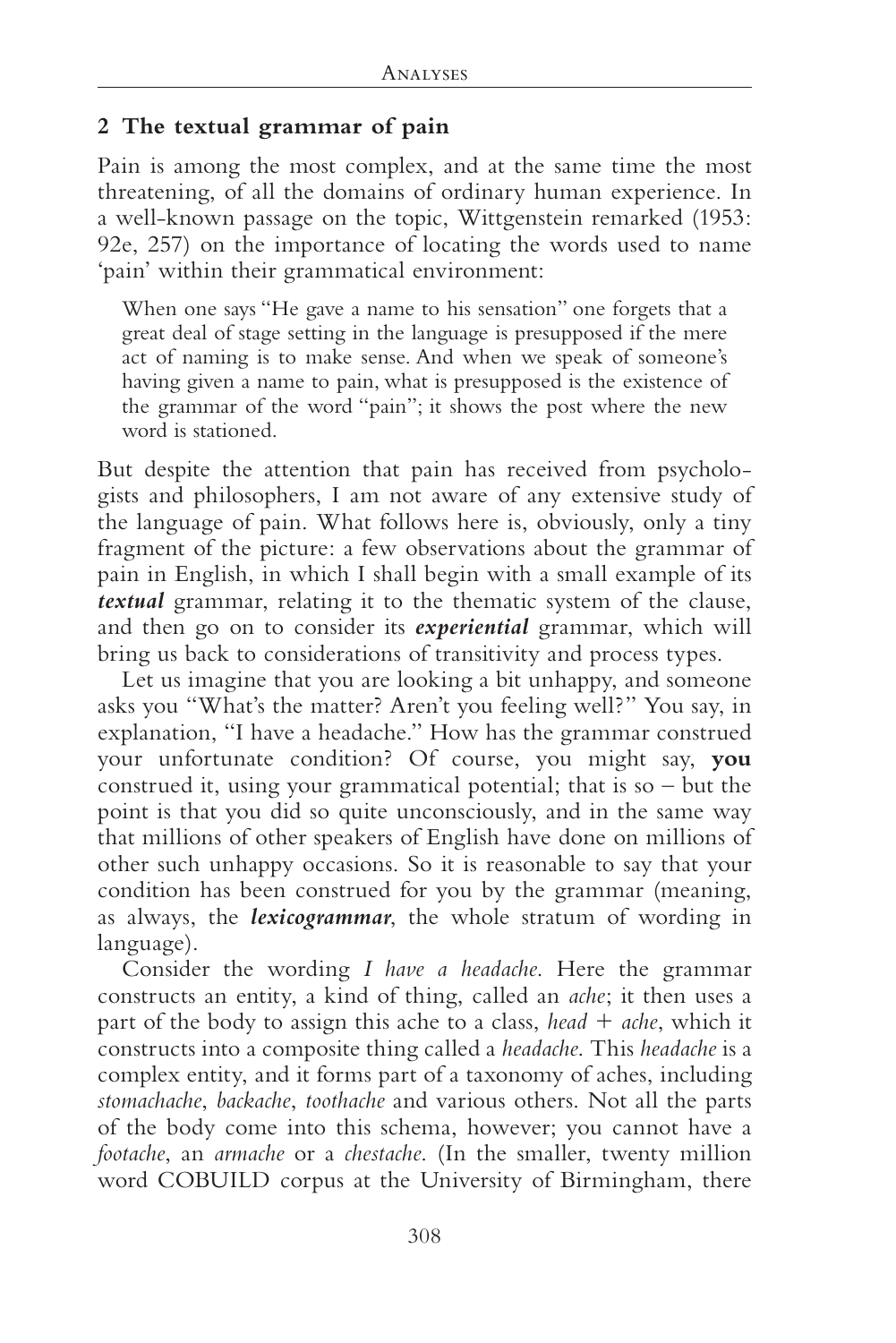are no occurrences of any of these three; contrast *stomachache* (23), *backache* (130), *toothache* (147), *neckache* (3).) The grammar then sets up a structural configuration of possession (process type "relational: possessive"). Some person (usually the speaker) becomes the owner of this thing – or rather, of one member of this class of things, *a headache*; and someone else can then ask *how's your headache?*, with *you* as possessive Deictic. Note that this is not a prototypical form of possession; the possessor does not want the thing possessed, but cannot get rid of it – you can be given a headache (e.g. *that's given me a headache*), but you cannot give it away, or put it back wherever it came from.

 Why does the grammar favour *I have a headache*, rather than *my head aches*, or *my head's aching*? In these wordings, the ache is construed as a process rather than as a thing, and the entity involved in that process is not me but my head. (In *my head's aching*, I am treating it more as a physical, material process; whereas if I say *my head aches* I view it rather as a state of my own consciousness: see Section 7 below.) These are perfectly good clauses in English and the grammar has no trouble in constructing them; nevertheless they are not the most usual way in which the experience comes to be worded (as is confirmed from the same corpus). The reason has to be sought in the textual component of the grammar.

 In English (as in many other languages, though not all), there is a particular meaning associated with first position in the clause. Whatever element is put in initial position is being construed by the speaker as the *theme* of the message: it is the setting for the information that is presented in the remainder of the clause (Halliday, 1985/94: ch. 5; Fries, 1981, 1992, 1995; Hasan and Fries, 1995; Ghadessy, 1995; Matthiessen, 1995a). Now if I say *my head aches*, or *my head's aching*, the first element in that clause is *my head*; I have constructed a message in which my head is presented as the Theme. But this is not the way the situation presents itself to me. Where I start from, what I feel to be the setting of this unpleasant experience, is not my head, it is me – myself, as a whole. So the grammatical Theme of the clause ought to be 'me'. Therefore, since it is the first element of clause structure (the whole of the group or phrase in first position) that is thematic, this 'me' has to figure by itself as a nominal group; and the unmarked way of getting a nominal group into thematic position in English, given that the clause is declarative, is to map it on to the Subject. Hence, the preferred form of expression will be that with Subject *I*.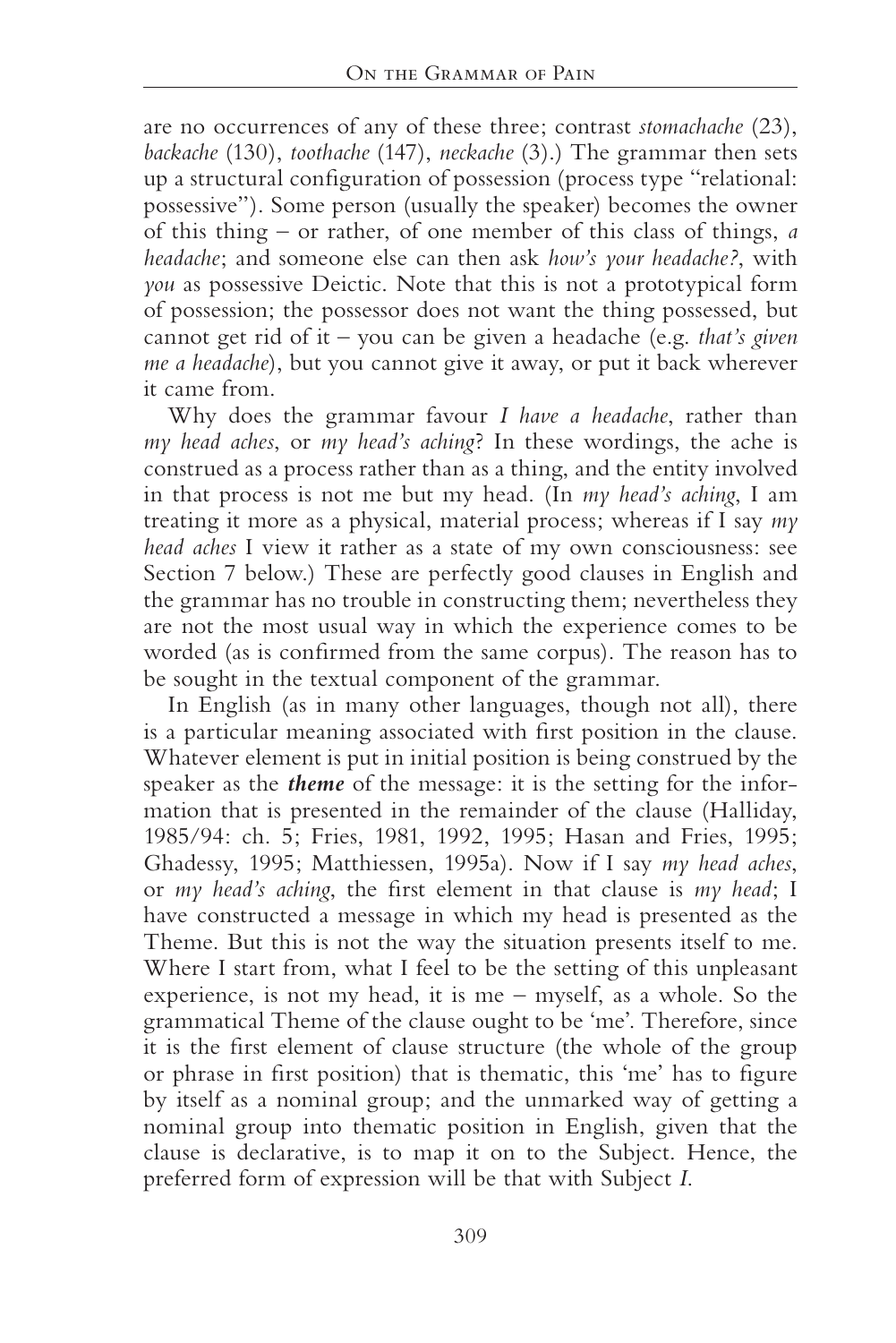What about the remainder of the clause? The main item of news that I want you to have, and to attend to, is this complex thesis consisting of 'head' combined with 'pain'. In English, the typical place for focusing new information is at the end; so I need a complex construction, again a single element of clause structure, which will get this 'head' - 'pain' into the culminative position. I could say (1) *a sore head*, (2) *a pain in the head*, or (3) *a headache*. Any of these would do – but notice that they are all different in meaning. In *a sore head*, *head* is the Thing, and it carries an Epithet *sore*; in *a pain in the head, pain* is the Thing, and it is defined by a Qualifier *in the head*; in *a headache*, *head* and *ache* have become a single composite Thing. But whichever I choose, it will come at the end, in the focus of information (assuming the clause stands as an information unit on its own); and it is ascribed, by possession, to 'me'.

 We may compare this with what happens in certain other languages which share with English the same general thematic principle, of signalling a Theme by first position in the clause: for example, French, Russian, and Chinese. In French, one could say *ma tête me fait mal*; but French favours a structure of personal Subject with possession, just as in English: *j'ai mal à la tête*. French then has a further resource, that of detaching the Theme altogether from the structure of the clause and announcing it as a kind of key signature at the beginning: *moi*, *j'ai mal à la tête*. In Russian, again, it is perfectly possible to say (*moya*) *golova bolit* '(my) head aches'; but this is not the preferred form. Russian, however, has a different pattern; the typical wording is *u menya golova bolit* which is more like 'at me the head aches' – once again with 'me' as the thematic element in the clause. And likewise in Chinese: one can say *wo˘di tóu téng* 'my head aches', but this has the same problem as *ma tête*, (*moya*) *golova* – it makes 'my head' into a single element and therefore Theme of the clause. So Chinese prefers *wŏ tou téng* 'me + the head + aches'; this detaches the 'head' (*tóu*) from the personal form, so that there are two separate nominal elements 'me' and 'head', of which only the first one, 'me' (*w*ŏ), remains thematic. In all these languages it is the person rather than the body part which is typically selected as Theme in expressions of pain.

 At this point we might think once more of the unfortunate sufferer and say to him or her: I'm sorry you've got a headache. But try reconstruing this in the grammar, rewording it as *my head's aching*. This is rather less self-centred: it is no longer a fact about me – it has become a fact about my head. This won't make the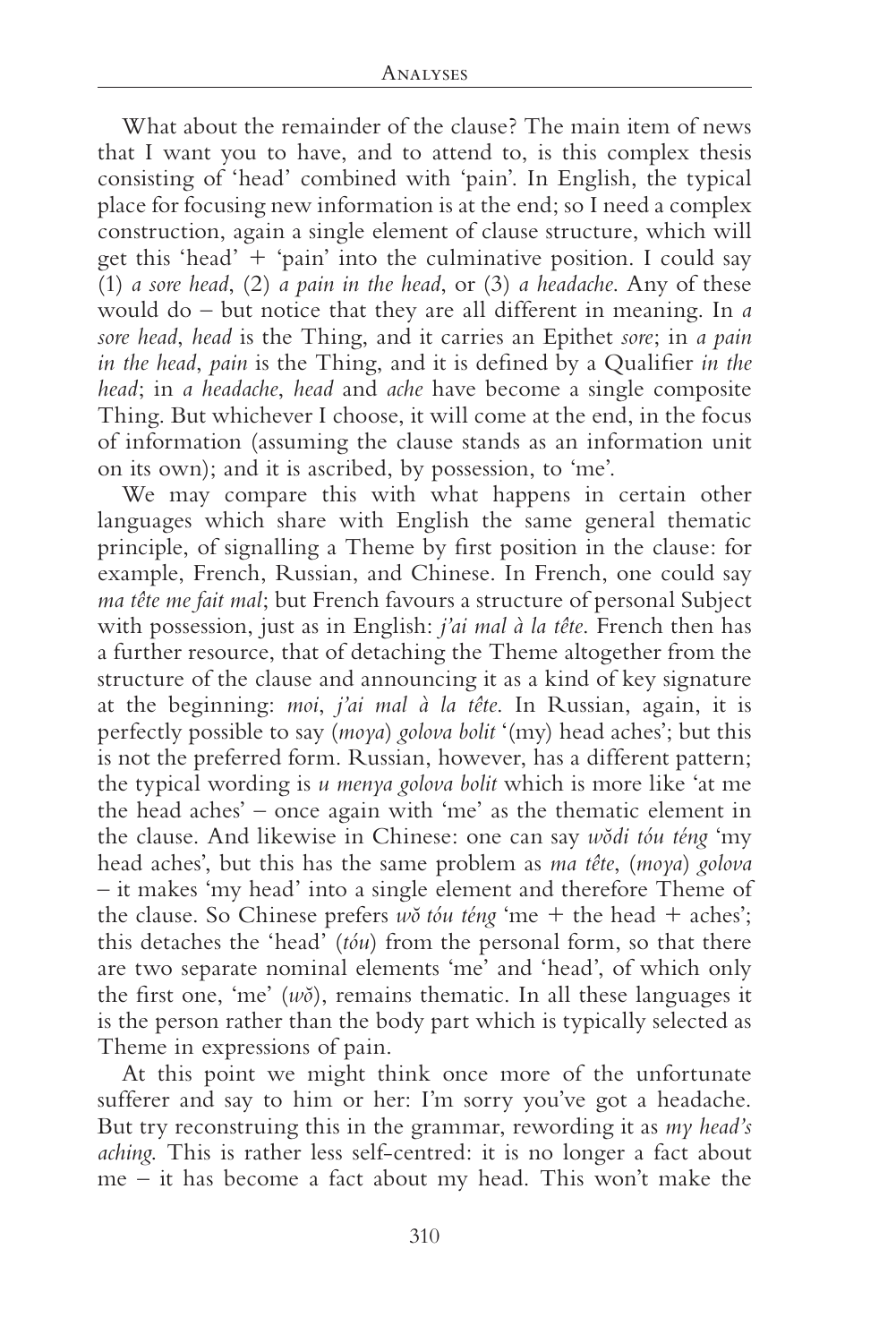headache go away; but it does put it in its place. It has now become a problem of my head, which is just one part of my total physical make up. We might suggest this as a form of logotherapy  $-$  a kind of grammatical acupuncture. At the very least, it will illustrate the principle of "thinking grammatically" about the experiences of daily life.

# **3 Key lexical items and collocations in a corpus of written data**

So let me move on, at this point, to some remarks about the grammar of pain in general. Here are some of the key lexical items, with frequencies from the 18 million word written component of the first COBULID corpus:

|          |  | <i>pain</i> $1302$ <i>pains</i> $250$ <i>painful</i> $510 = 2062$ |         |      |
|----------|--|-------------------------------------------------------------------|---------|------|
|          |  | hurt $1009$ hurts $117$ hurting $114 = 1240$                      |         |      |
|          |  | ache 87 aches 40 aching 106 = 233                                 |         |      |
| sore 248 |  |                                                                   | $=$ $-$ | 248  |
|          |  |                                                                   |         | 3783 |

Thus *pain*, *hurt*, *ache* and *sore*, together with their derivations, account for about one word in five thousand in this corpus (the figure should be slightly higher than it is, since the past tense *ached* was omitted in error). I shall not take too much account of these figures, since the sample consisted only of written texts; and a large proportion of these were from narrative fiction, where many of the occurrences are metaphorical or highly generalized (I come back to these below). But where the words are used in their congruent senses as construing physical pain, some typical collocations are as follows:

| parts of body   | abdom-en/-inal back calves chest feet<br>finger hand head heart joint knee leg<br>limb muscles spine stomach tendon<br>thighs throat |
|-----------------|--------------------------------------------------------------------------------------------------------------------------------------|
| kinds of pain   | burning inflam-ed/-mation mental<br>neuralgi-a/-c physical rheumatic throbbing                                                       |
| degrees of pain | bad/worse intolerable mild severe terrible                                                                                           |
| causes of pain  | accident bruise disease mumps sunburn<br>ulcer wound fall hit rupture slap<br>whack                                                  |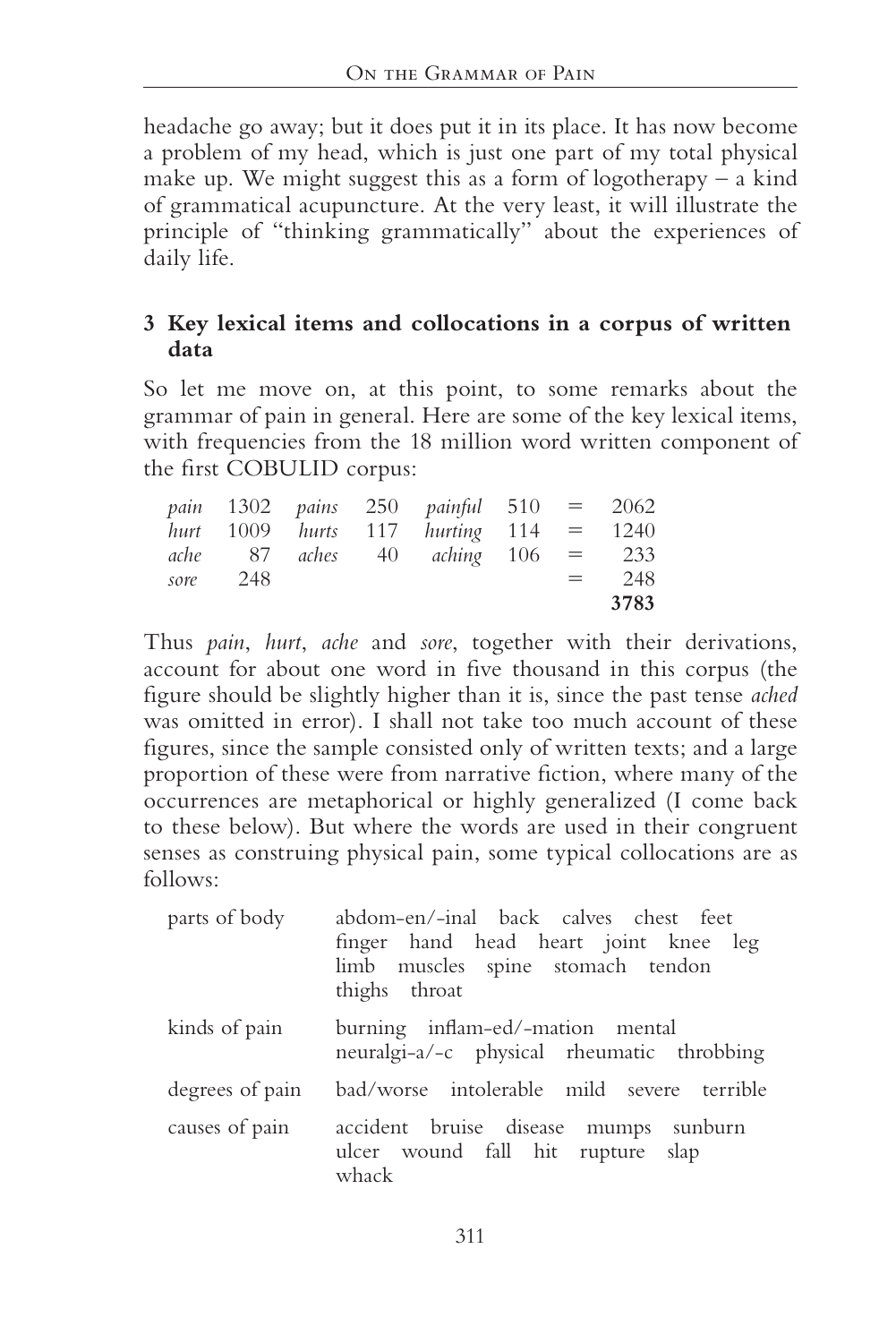| other symptoms | bleeding fatigue fever stiffness tension<br>vomiting |
|----------------|------------------------------------------------------|
| environment    | hospital sickroom bandages needles                   |
| feeling pain   | bear experience feel suffer groan shriek<br>yell     |
| relieving pain | alleviate check deaden -killers numb<br>relieve      |

These are taken from within a span of four lexical items preceding or following the 'pain' word selected as the node.

 As noted earlier, some body parts are prone to *aching*, whereas others are sources of *pain*; so here, in the sample studied, *eyes* and *shoulders ache*, and so do *bones* and *muscles* (there is no collocation of any of these with *pain*), whereas *heads*, *stomachs*, *teeth*, while they also characteristically *ache*, are equally likely to collocate with some expression of *pain*. The most common environment of *ache* is, in fact, *aches and pains*, accounting for 16 out of its 40 occurrences. The context of narrative fiction strongly favours 'pain' as an emotional construct; but there is remarkably little collocational pattern associated with such instances – perhaps writers of fiction tend to strive more for verbal originality! There are regular associations such as *hurt* + *feelings*, and *pain* / *pleasure*, as well as common expressions like *take pains*, *be at pains to*, *a sore point*; but many of the occurrences of these words are in metaphorical contexts such as the following:

- *The tragic thing about human beings is that they need pain and hardship.*
- • *He's a very eminent scholar. He's a very eminent pain in the arse.*
- • *You did quite a job with that fortune. Sore about it?*
- • *The existing networks need not be hurt by the cable revolution.*
- • *One makes the mistake of expecting singers to be people of aching sensitivity.*

 But for 'pain' in the grammar of daily life one would need to use a corpus of spontaneous spoken language, and this I have not yet been able to attempt. So let me turn instead to the consideration of one particular text: the transcript of a consultation between a doctor and a young patient, for which I am indebted to Ann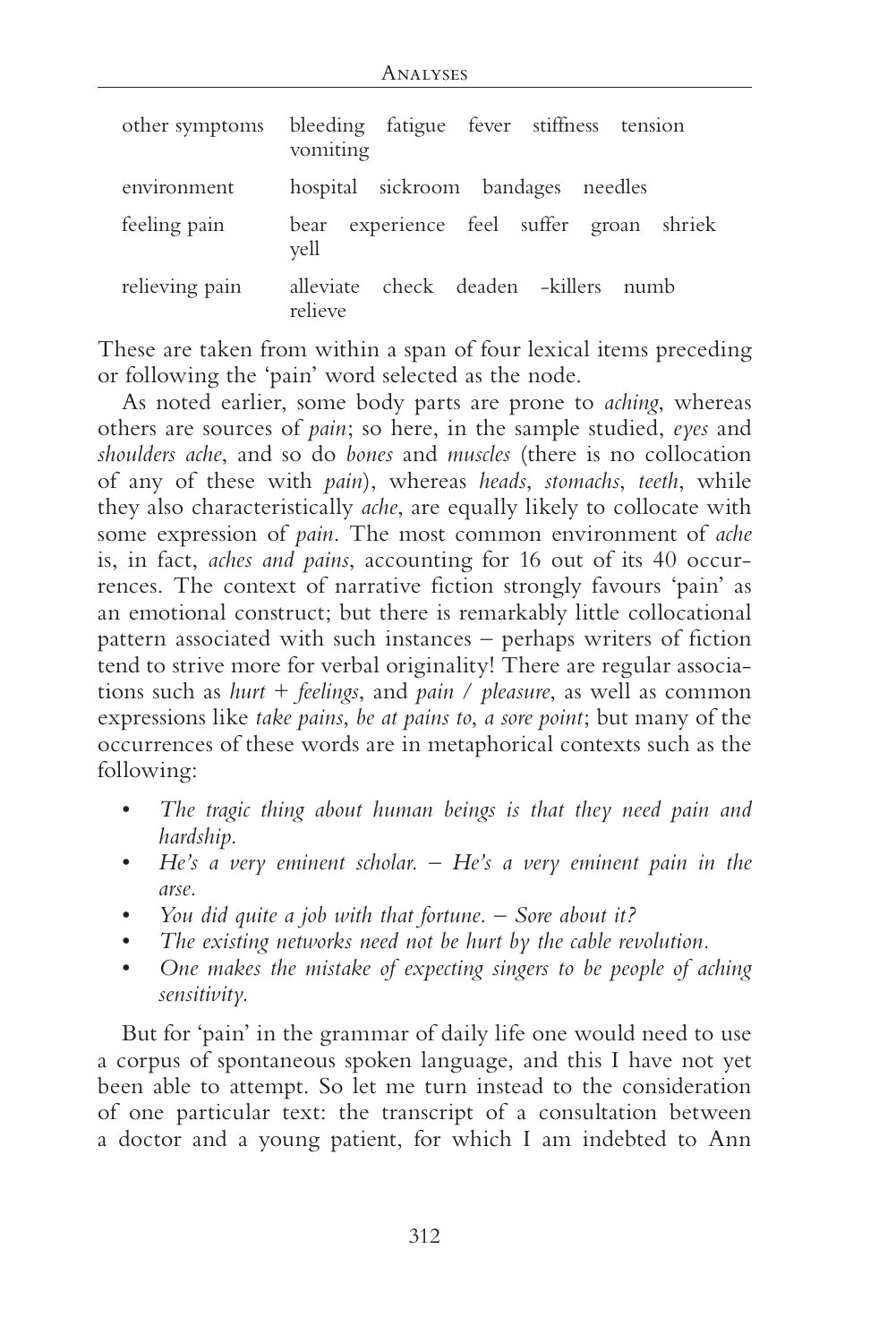Cowling. Those portions of the text that have to do with pain are reproduced here; they comprise about one third of the total text.

| Yes, come on in. There we are. Seat yourselves over<br>there. Now $-$ it's Paul, is it?                                                                                                                                                                                                                                                                                                                 |
|---------------------------------------------------------------------------------------------------------------------------------------------------------------------------------------------------------------------------------------------------------------------------------------------------------------------------------------------------------------------------------------------------------|
| Yes.                                                                                                                                                                                                                                                                                                                                                                                                    |
| And you're eleven. What have you been doing, getting<br>some pains in the tummy, have you? How long for?                                                                                                                                                                                                                                                                                                |
| Oh, about five months; but it's started to get worse.                                                                                                                                                                                                                                                                                                                                                   |
| Has it? Oh, that's no good. It's been worse over the<br>last few days, has it?                                                                                                                                                                                                                                                                                                                          |
| .<br>He  sort of kept, er  vomiting a bit.                                                                                                                                                                                                                                                                                                                                                              |
| Em, I suppose that made your pain worse, did it?                                                                                                                                                                                                                                                                                                                                                        |
| Yes. I got $a - I$ had a bad ache this morning. It still<br>aches now.                                                                                                                                                                                                                                                                                                                                  |
| Does it? What is the pain like: burning? Or aching?                                                                                                                                                                                                                                                                                                                                                     |
| It's just aching.                                                                                                                                                                                                                                                                                                                                                                                       |
| Sometimes it gets worse, though, doesn't it?                                                                                                                                                                                                                                                                                                                                                            |
| .<br>Have you had a headache?                                                                                                                                                                                                                                                                                                                                                                           |
| Yeah, I've had a headache.                                                                                                                                                                                                                                                                                                                                                                              |
| Have you? And you've got a sore throat too, have you?<br>This has just been when $-$ over the last few days?                                                                                                                                                                                                                                                                                            |
| Er, my sore throat $-$                                                                                                                                                                                                                                                                                                                                                                                  |
| He didn't even complain about it. We just found out<br>about it when we went to Dr M- (Patient talking<br>quietly to Doctor meanwhile.)                                                                                                                                                                                                                                                                 |
| Yes  have you? Sorry – so the tummy's the main<br>problem, is it?                                                                                                                                                                                                                                                                                                                                       |
| (during examination) You show me where it's sore. All<br>round there, is it? Do you get the pain anywhere else?                                                                                                                                                                                                                                                                                         |
| Er, look: I don't think you can rule out an appendix<br>there. Just – you know, number one: he's got no<br>pain just there, and he's sore there; and I think he's<br>probably just got something blocking the appendix<br>and it's just giving him this constant pain and trouble.<br>So seeing that you've had it for some time, and seeing<br>that he's been worse lately, I think it certainly would |
|                                                                                                                                                                                                                                                                                                                                                                                                         |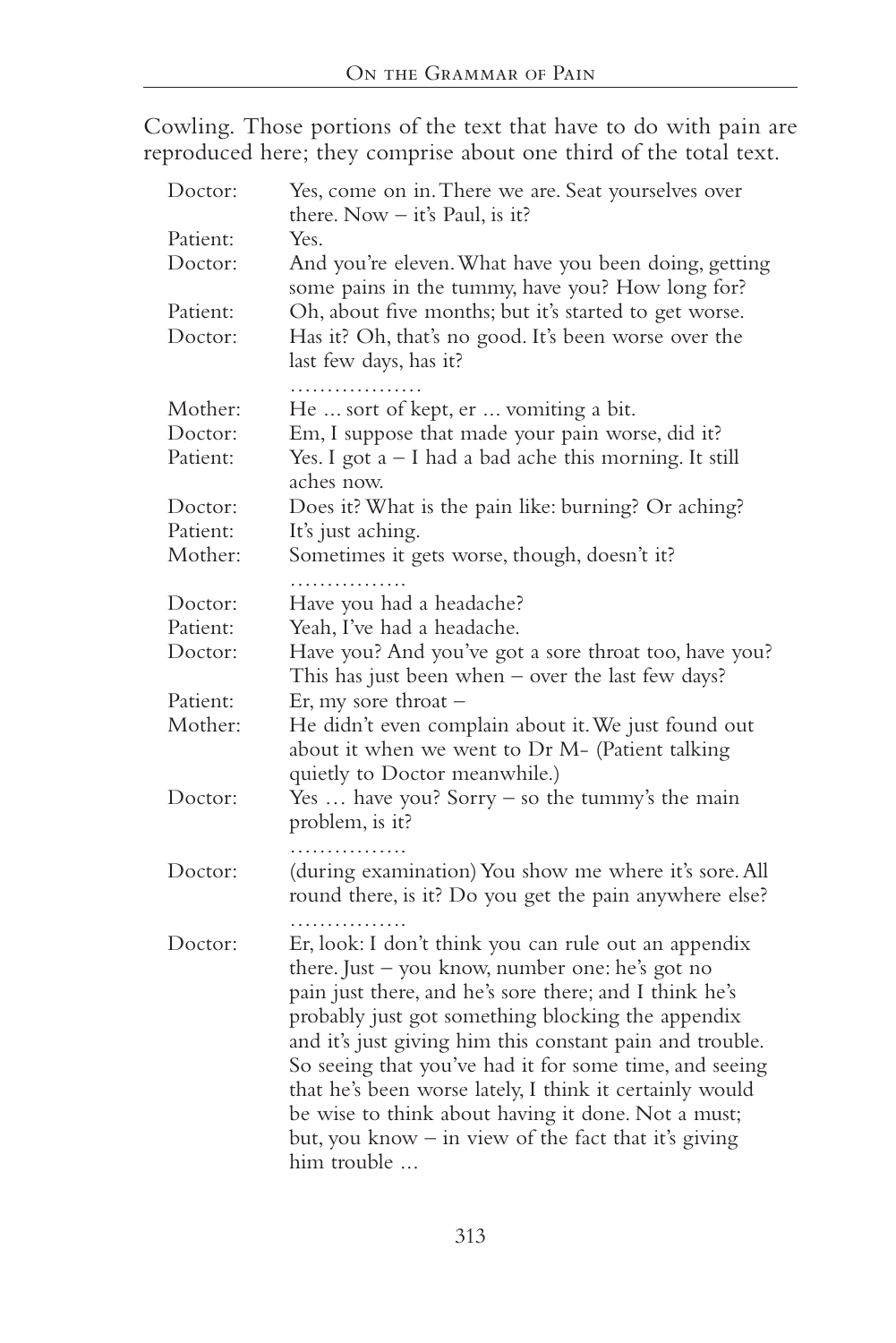| Mother:<br>Doctor: | And it wouldn't have any connection with his throat?<br>I don't think so. He's had the tummy pains for longer,<br>hasn't he?                                                                  |
|--------------------|-----------------------------------------------------------------------------------------------------------------------------------------------------------------------------------------------|
| Mother:            | Er, yes although, you know, I mean, occasionally he<br>would say something about stomachache but not<br>really constantly or otherwise we would have done<br>something, you know, before now. |
| Doctor:            | Well you can get that [swollen stomach glands], but<br>er  he's just a bit more tender than what I would<br>expect with just glands, you see; so I do favour more<br>appendix than glands.    |

## **4 Key lexical items and collocations in spontaneous spoken language**

The medical consultation in the preceding section enables us to compare the lexical items, and their collocation, with those from the corpus; and also, more importantly, to look into the grammar of pain. It is of course located in a specific environment, a medical specialist's consulting rooms; and it involves specific interactants: a doctor (surgeon), a patient (a boy of 11), and the patient's mother – so it will illustrate spontaneous spoken dialogue in that particular kind of setting. It is very short; but it contains a remarkable amount of variation within a small number of instances, and that in itself is a critical feature of the way that pain comes to be construed.

Here are the lexical items used by the three interactants:

| [patient] ache (n.) ache (v.) aching headache sore                 |
|--------------------------------------------------------------------|
| [doctor] pain pains burning aching headache sore<br>trouble tender |
| [mother] stomachache sore tender                                   |

These enter into collocations as follows:

| parts of body | tummy pains sore stomach sore throat<br>(where  sore? pain there tender there) |  |
|---------------|--------------------------------------------------------------------------------|--|
|               | kinds of pain burning aching (pain  what like?)                                |  |
|               | degrees of pain bad ache pain worse constant pain and trouble                  |  |
| extent        | five months over the last few days<br>$(pain \dots how long?)$                 |  |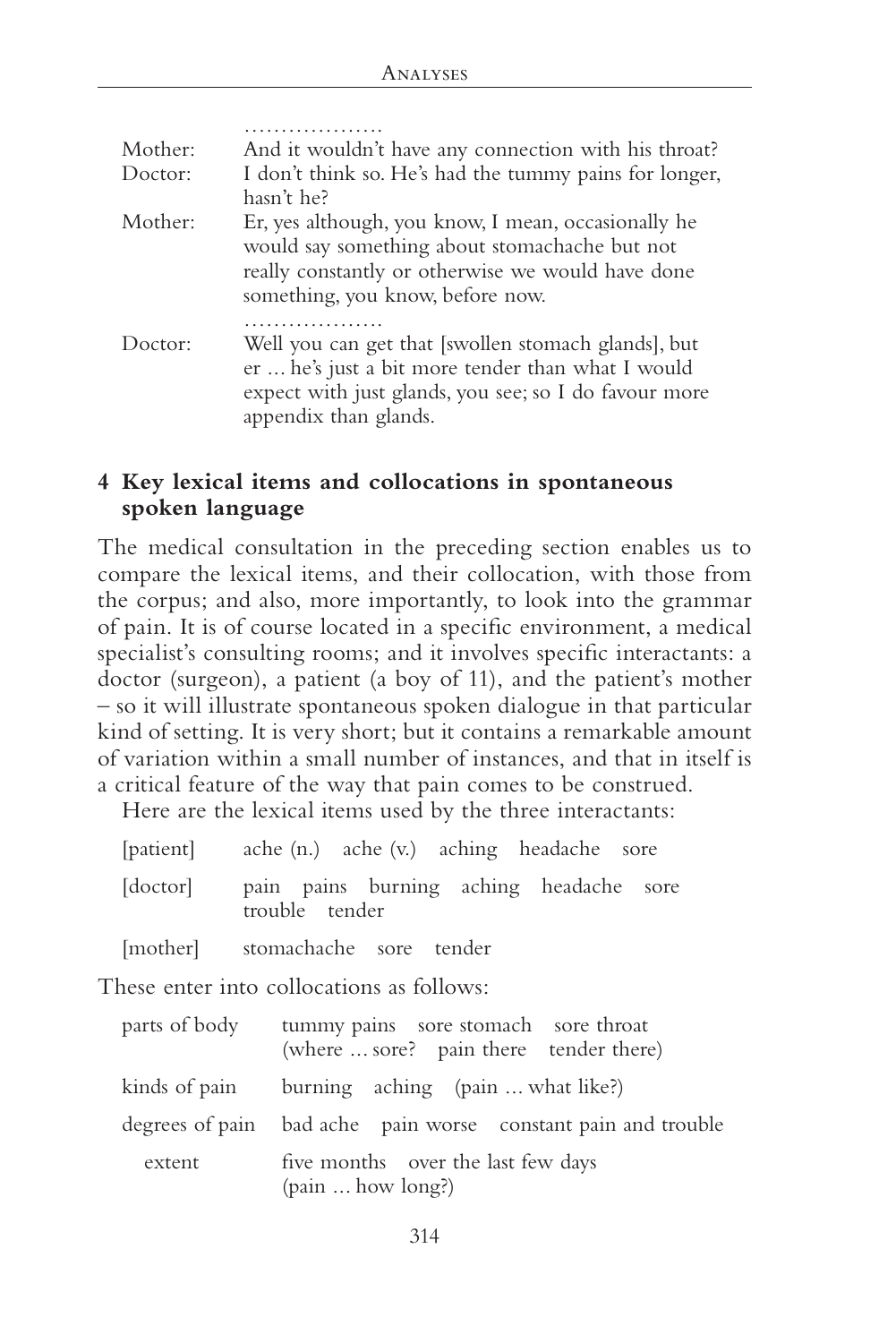| location                    | ache this morning (sore throat  when?) |                                                                                                                                  |  |
|-----------------------------|----------------------------------------|----------------------------------------------------------------------------------------------------------------------------------|--|
| possessing and<br>acquiring |                                        | getting  pains made  pain worse<br>had a headache give  constant pain your pain<br>my sore throat had the tummy pains for longer |  |

Here we find many of the motifs that were present in the corpus; and if we go beyond the immediate grammatical environment of the 'pain' words (but still within the span of four lexical items) we find also:

| causes of pain          | appendix blocking the appendix<br>[swollen] glands |
|-------------------------|----------------------------------------------------|
| other symptoms vomiting |                                                    |

In addition there is one motif which did not stand out in the corpus, namely location and extent in time. We can notice also that a number of the motifs are explicitly probed by the doctor in the form of interrogatives; and that, in associating the pain with a particular part of a body, the reference may be exophoric – the probe becomes a prod.

 It may be helpful to summarize the generic structure of the complete text. Immediately following the *opening*, there is a phase of *investigation*, with the doctor questioning the patient about symptoms (and the mother interpolating); then *examination*, with very little talk; then a brief phase of *diagnosis*; and finally suggested *treatment*, including the two components of *negotiation* and *reassurance*. This last phase, the discussion of treatment, occupies about half of the text; it is interesting as a typical manifestation of the complex power relationship that obtains between professional and client, construed in the grammar by shifts in mood, with the mother and the doctor alternating in the role of interrogator, by modality and by various other features. But it makes little reference to pain, and so I am not examining it here. Of the extracts cited, all but the last two come from the first half of the text (investigation, examination and diagnosis).

 In the grammar of daily life, as we know, "moments", or "quanta", of experience are construed as configurations of a small number of elements belonging to different category types: primarily processes, participants and circumstances. These are characteristic of very many languages, perhaps all (I do not know whether they are a necessary feature of human language as such); and, again in very many languages (of which English is a typical specimen), they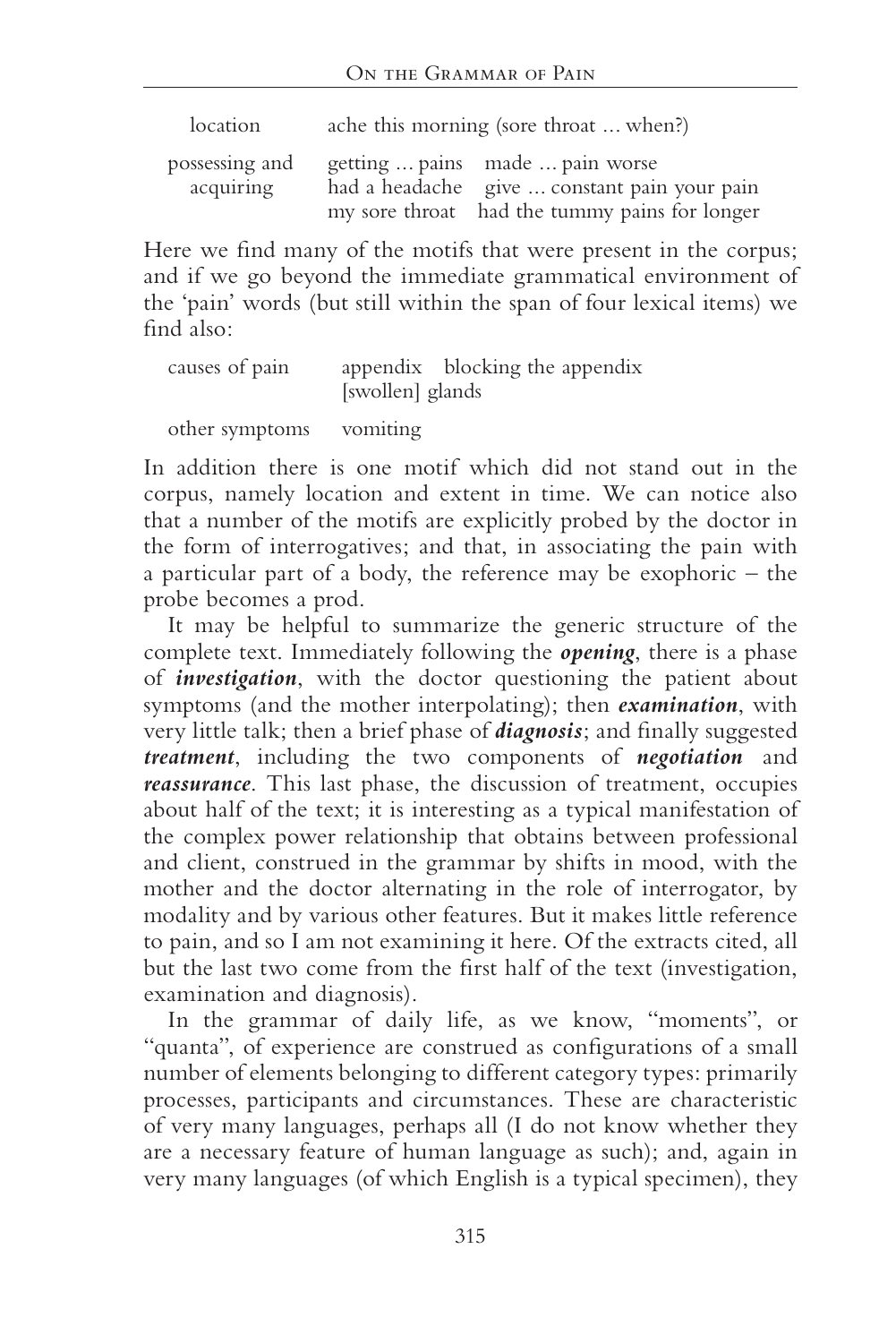are construed in the grammar, congruently, as major grammatical classes – verbs, nouns, and the rest, where in English "the rest" means (i) adverbs and (ii) prepositional phrases. There are two other category types, again very characteristic, which need to be added: qualities, typically construed in English as adjectives (and hence as qualities of participants, the adjective being a kind of noun); and relators, which construe relations between one configuration and another. Circumstantial elements often contain a participant, one that is only indirectly, obliquely related to the process through the mediation of a preposition. So we should be able to ask: what type of element is 'pain'? Is it process, participant, or circumstance? Is it a quality of something? If participant, or quality, is it construed circumstantially? Does it involve the relationship between one process configuration and another? And, in terms of any of these elements, is it simple or complex? And is it consistently construed in one way, or does it vary among different modes of construal? In other words, where does pain fit in to the configuration of everyday experience?

An example of a figure illustrating the different types of element, taken from the text, would be the following:

| you           | 've been getting | bad :<br>pains<br>some : | 1n       | the tummy              |
|---------------|------------------|--------------------------|----------|------------------------|
|               |                  | thing<br>quality         | location | oblique<br>participant |
| participant 1 | process          | participant 2            |          | circumstance           |

# **5 The construal of pain in the grammar of daily life**

Let us see, then, how 'pain' is construed in the course of these few short extracts from one interview between a doctor and his patient.

# *5.1 Pain as thing*

We find 'pain' being worded as a noun, as in *getting some pains in the tummy*. In other words, it is construed as a participant, and more specifically as the Thing: the entity that persists through time and takes part in various processes. We can note seven different grammatical properties that are associated with pain as a participant.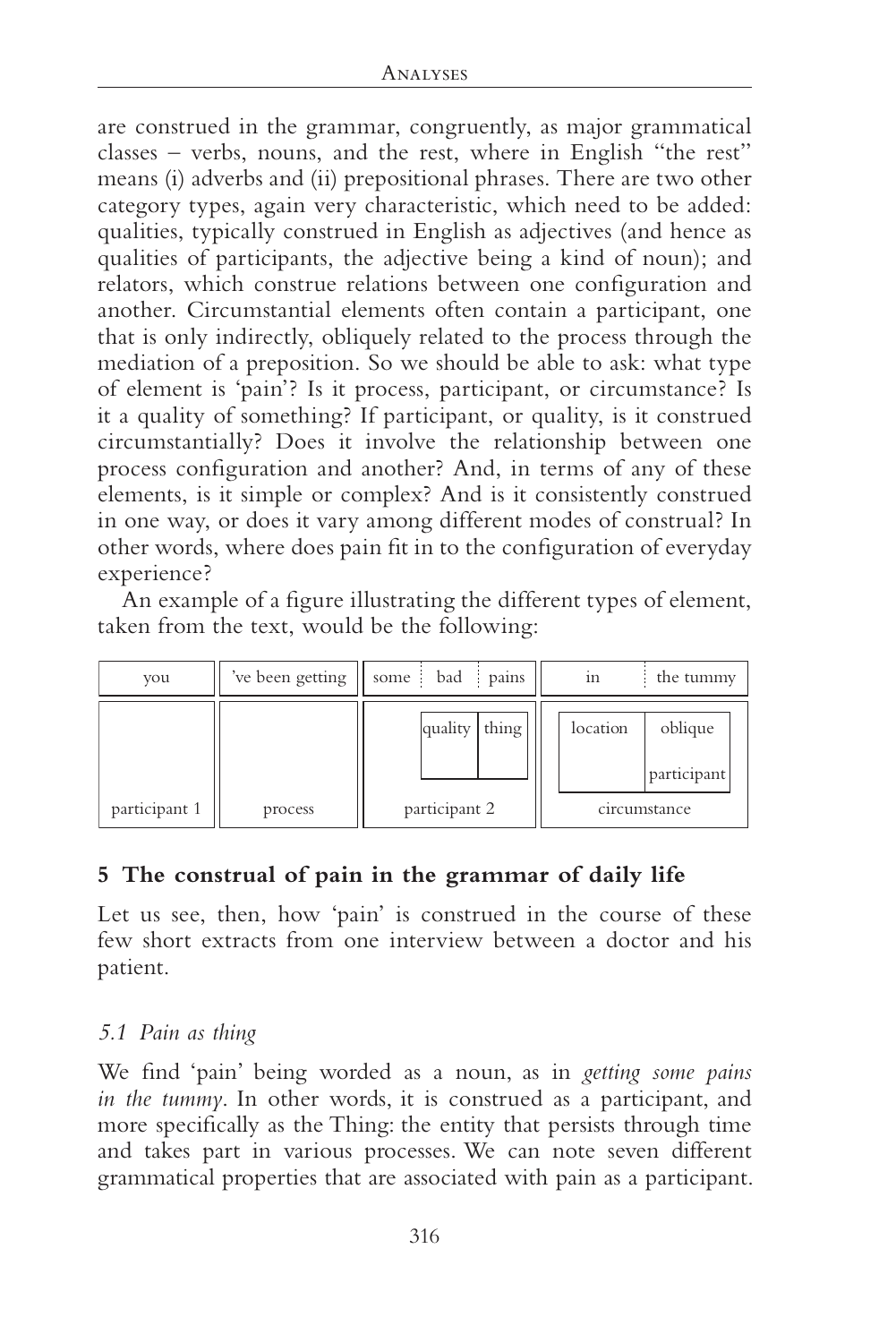First, it may be a bounded thing (realized as count noun), as here in *some pains*, or an unbounded thing (realized as mass noun), as in *he's got no pain just there*. Note also that the patient responds to *getting some pains in the tummy*, *have you?* by saying *it's started to get worse*, not *they've started*, thus shifting it from one category to the other. Most nouns in English are assigned to one of these two categories; *pain* belongs to both – as also does *ache*, although in a rather complex fashion: it is countable in *aches and pains*, *a headache*, but we say *backache* rather than *a backache*, treating this as a mass noun. Clearly 'pain' is a complex entity that has to be construed both as bounded and as unbounded.

 Second, it is a thing which is possessed: you acquire it (*getting some pains*), or are given it (*giving him this constant pain*), after which you continue to own it (*you've got a sore throat*). You can, however, lose it again; the possession may be in the past (*I had a bad ache this morning*). Acquiring pain, like acquisition generally, is construed in the grammar as a material, 'doing' process; and it can even be probed as *do* + what (what have you been doing, getting some pains in the *tummy?*).

 Third, it has temporality: location in time, and duration (*I had a bad ache this morning. It still aches now*.). The extent in time may be specified (*How long for? – About five months*), and used to compare different intensities of pain (*it's been worse over the last few days*) or the timing of different pains (*he's had the tummy pains for longer*). The extent in time may be construed metaphorically as a quality, in the function of Epithet (*this constant pain and trouble*).

 Fourth, the 'pain' has variable intensity; this is represented in the grammar by an adjective functioning as Epithet (*a bad ache*) or as Attribute (*it gets worse*). There may be an external agency bringing about the degree of intensity (*that [vomiting] made your pain worse*).

 Fifth, this thing called (*a*) *pain*, (*an*) *ache* etc. also has variable location – siting within the body. This may be construed circumstantially as a locative of place (*getting some pains in your tummy*; *do you get the pain anywhere else?*); that this refers to physical location in shown by the exophoric reference (*he's got no pain just there*; cf. with 'pain' as quality, *he's sore there*). But the location can also be construed as a *class* of pain (Classifier in the nominal group), as in *tummy pains*; and, as we saw from the corpus, such Classifier + Thing constructions become bonded into single complex things (compound nouns), of which there are two common ones in this short text, *headache* and *stomachache*. These are no longer different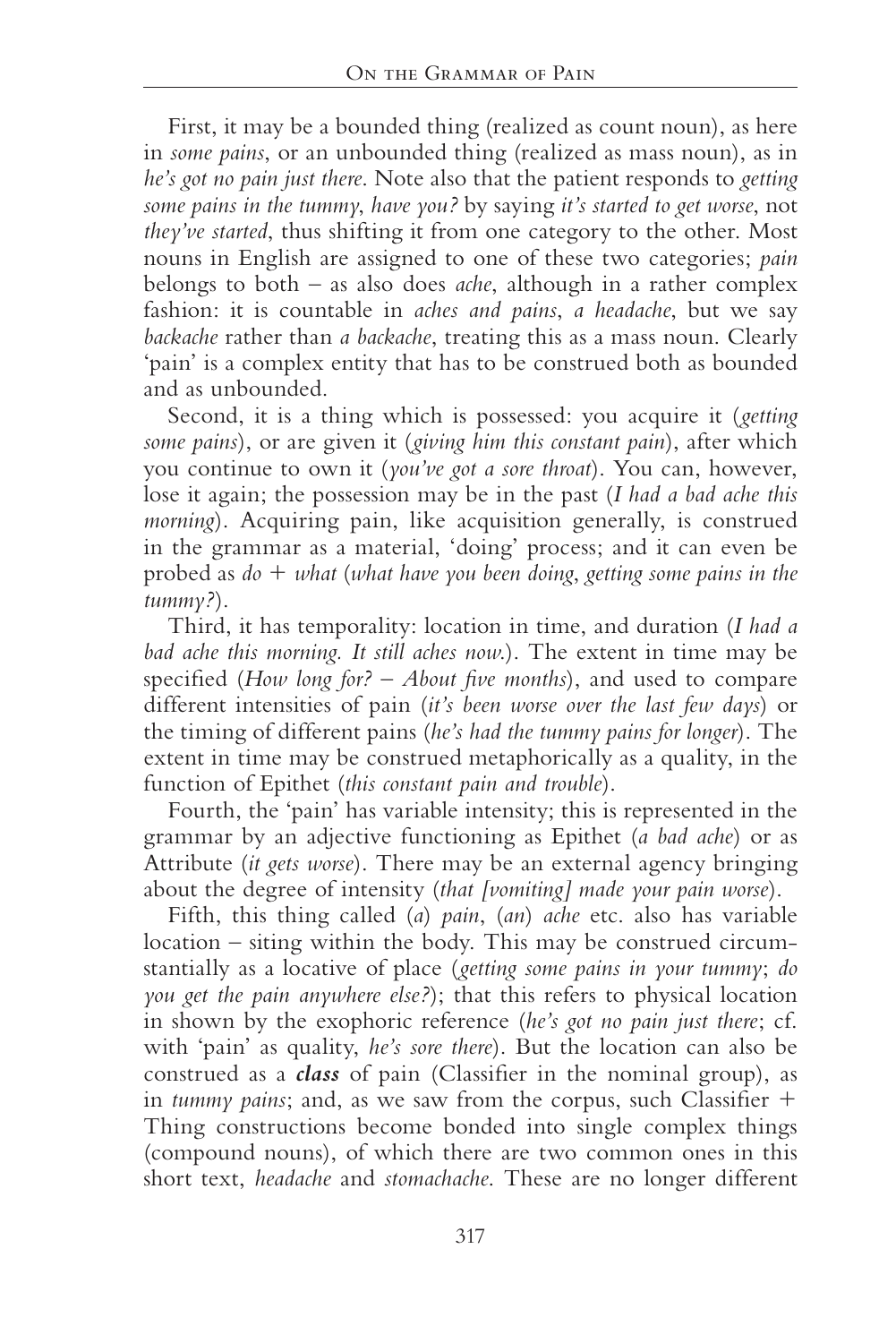classes of the same thing, but are construed rather as different things (just as *football*, *netball* are different things rather than different classes of one unitary thing).

 Sixth, likewise, 'pain' has different qualities; these may be probed by the use of an interrogative circumstance of comparison: *what is the pain like?* Here the doctor offers a set of possible responses: *burning*, *or aching?* Are these part of a clearly defined taxonomy? I asked a recently qualified doctor, and he told me that, as a medical student, he had learnt that there was a recognized listing of types of pain used by doctors in probing the symptoms of patients, which included *burning*, *aching*, *throbbing*, *stabbing*, *shooting*, *acute*, *chronic*, *dull*, *sharp*. This is clearly not a closed system; but it is of particular interest because it lies at the intersection of the technical register of medical practice with the non-technical register of the everyday discussion of personal ailments.

 Finally, 'pain' has conditions; the doctor probes these too, for example, in the following passage (not included in the extracts given here):

| Mother:  | Sometimes it [the pain] gets worse, though, doesn't it? |
|----------|---------------------------------------------------------|
| Patient: | Yeah.                                                   |
| Doctor:  | When you're doing something, or  any old time?          |
| Patient: | When I stand up.                                        |
| Doctor:  | When you're standing up? Does it?                       |

This is construed as a temporal nexus, showing accompanying (simultaneous) circumstances. Interestingly, the doctor interprets *when I stand up* as a behavioural process ('when I am in a standing posture'), whereas it might have been meant as a habitual material process ('whenever I straighten up my body').

 These are all properties of 'pain' as expressed in the grammar in those cases where 'pain' is construed as an entity, a 'thing' that participates in processes. But pain may also be construed in other ways. We find it in the text construed both as a quality (of a participant) and as a process.

#### *5.2 Pain as quality*

Pain may be worded as an adjective, realizing a quality; the text contains the words *sore* and *tender*. What is it a quality of?

 First, it may be a quality assigned to a part of the body. Here the adjective functions either (i) as Epithet, as in *a sore stomach* – such a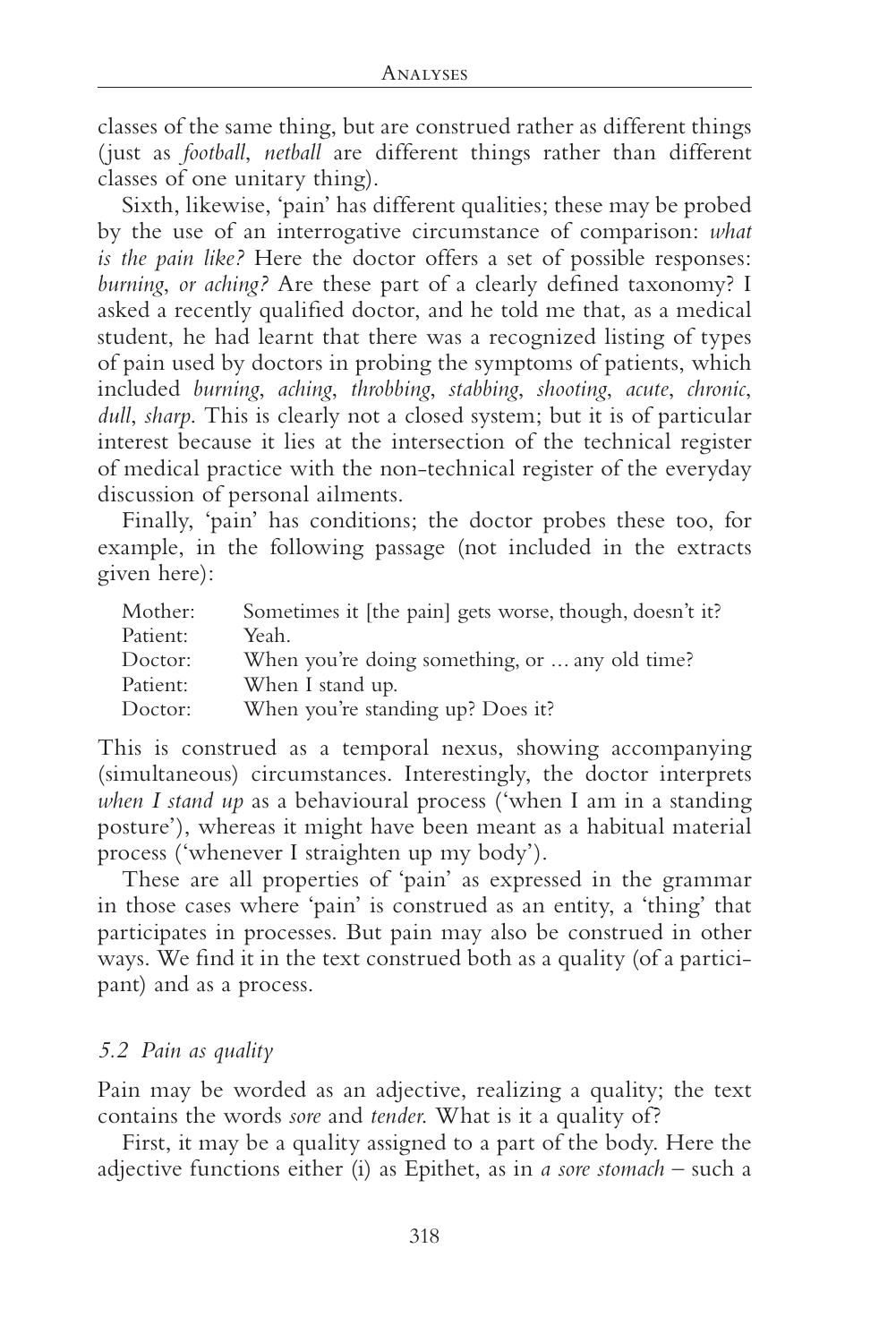body part may of course be possessed, as in *my sore throat*; or (ii) as Attribute, as in *it [the stomach] didn't seem to be particularly tender.*

 Second, it may be a quality assigned to the whole person, as in *he's sore there*, *he's just a bit more tender*. Here it functions only as Attribute; one is perhaps less likely to talk about *a sore boy*, at least in a medical context.

 Third, the quality may be assigned, as Attribute, to a general setting, with impersonal *it* and often with a spatial location: *it's tender there*, *show me where it's sore* (and compare *it hurts*, which I shall return to below). It is not always certain whether *it* is functioning in this way, with the clause as an existential attributive (cf. the weather, as in *it's cloudy today*), or is anaphoric to a previous *pain* or *ache*; but such instances seem to be blends rather than ambiguities – a listener does not need to resolve them one way or the other.

#### *5.3 Pain as process*

'Pain' may be worded as a verb, as in *it aches*. Here it is being construed neither as an entity, nor as a quality of some entity, but as a process. There are only two examples of this in the text: *it still aches now*, and *it's just aching* – and the second of these is ambiguous, since *aching* could be an Attribute, 'the pain is just of the aching kind'. So in order to explore this further we shall have to go outside the text. But let me first remark on the striking amount of variation we have found among these very few instances.

#### *5.4 Summary*

There are only 24 clauses in the text which contain the motif of pain (this includes those like *when I stand up*, where the 'pain' is present only via ellipsis); yet pain is construed sometimes as process, sometimes as quality, sometimes as thing, and in a considerable range of different grammatical environments. Here is the summary of these, in terms of the semantic features associated with 'pain':

1 pain as entity

(core element of participant; grammatical class: noun)

- (a) bounded or unbounded
- (b) possessed: acquired, received, owned
- (c) having temporal location and extent
- (d) varying in intensity (degree)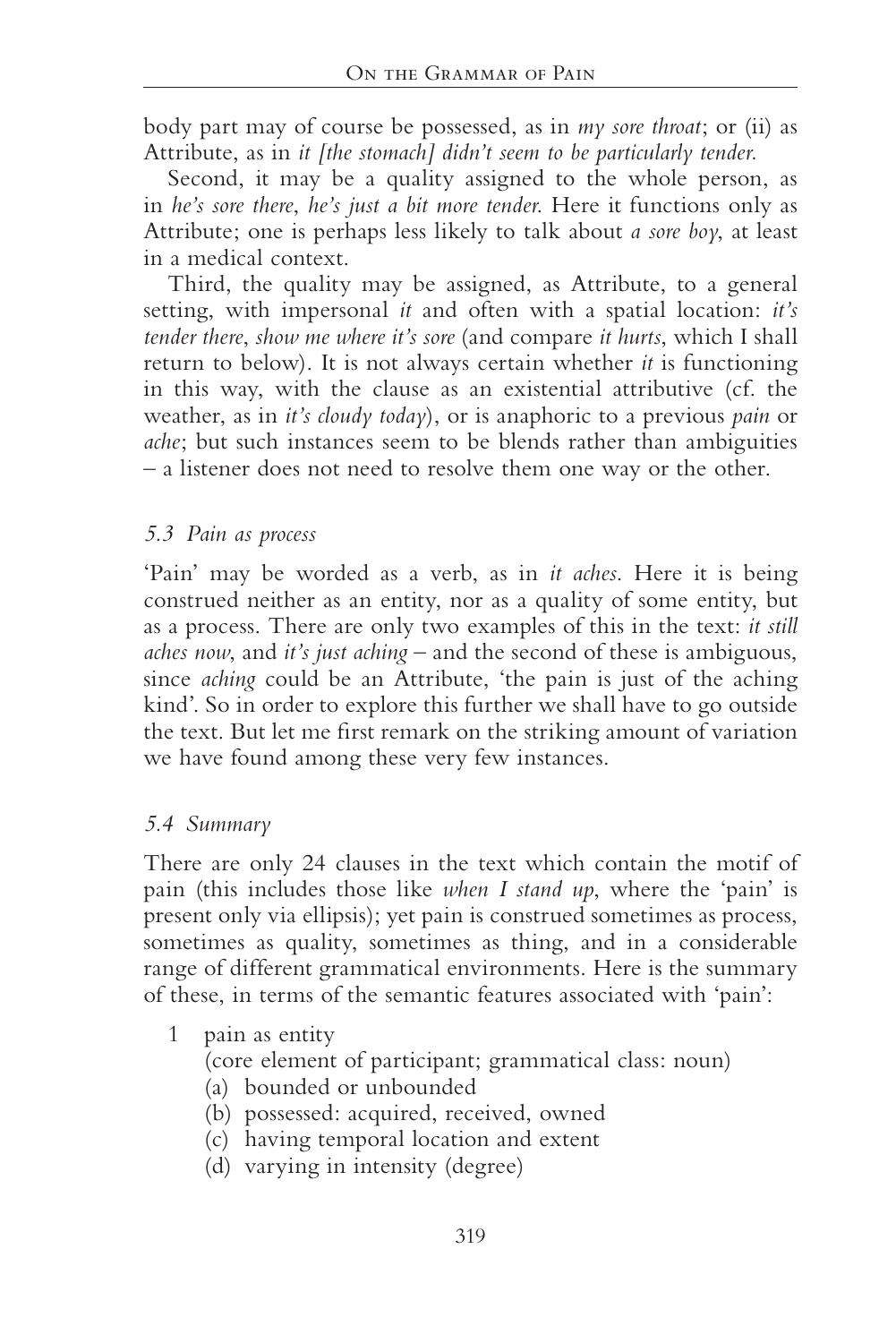- (e) having location within the body
- (f) varying in quality (kind)
- (g) having accompanying circumstances
- 2 pain as quality
	- (associated feature of participant; grammatical class: adjective)
	- (a) of part of body
	- (b) of whole person
	- (c) of (impersonal) setting
- 3 pain as process (grammatical class: verb)

#### **6 Expressions of pain: towards a paradigm**

Let me return for a moment to the COBUILD corpus, considering just those instances where the reference is to physical pain: we find a comparable range of grammatical environments, with *pain* and *ache* occurring typically as nouns, *ache* also as verb (*you ache*, *you begin to ache*), and with *sore* as a commonly occurring adjective. There are also frequent occurrences of *painful* in the function of Epithet modifying things like *movements*, *wound*, *disease*. But one verb which did not occur in the text, namely *hurt*, is found in the corpus with a wide variety of different constructions: 'X is hurt', 'Y hurts X', 'X gets hurt', 'X hurts self'; 'it hurt', where *it* may be event (e.g. *blow*), thing (e.g. *trap*) or behaviour (e.g. *exercise*); 'it hurts', with *it* as impersonal setting; 'head, stomach etc. hurts'; many instances with "present in present" tense, 'Y is hurting X', 'it is hurting X', 'finger, hand, face, throat is hurting'; and non-finite expressions such as 'without hurting X', 'risk of hurting self' and so on. These call to mind the expressions of pain which anyone living in a family with adults and small children around might hear almost any day of their lives.

 In section 7, I will organize these into a working paradigm – that is, into a pre-systemic form which makes it possible to compare and contrast them systematically in terms of their grammatical features. People do not speak in paradigms (an obvious point, but one that is easily forgotten when you are investigating language!); but they are a necessary working resource for grammarians, whose task is to bring out the potential that lies behind what people say. The purpose of this particular paradigmatic display is to examine expressions of pain from the standpoint of transitivity. What type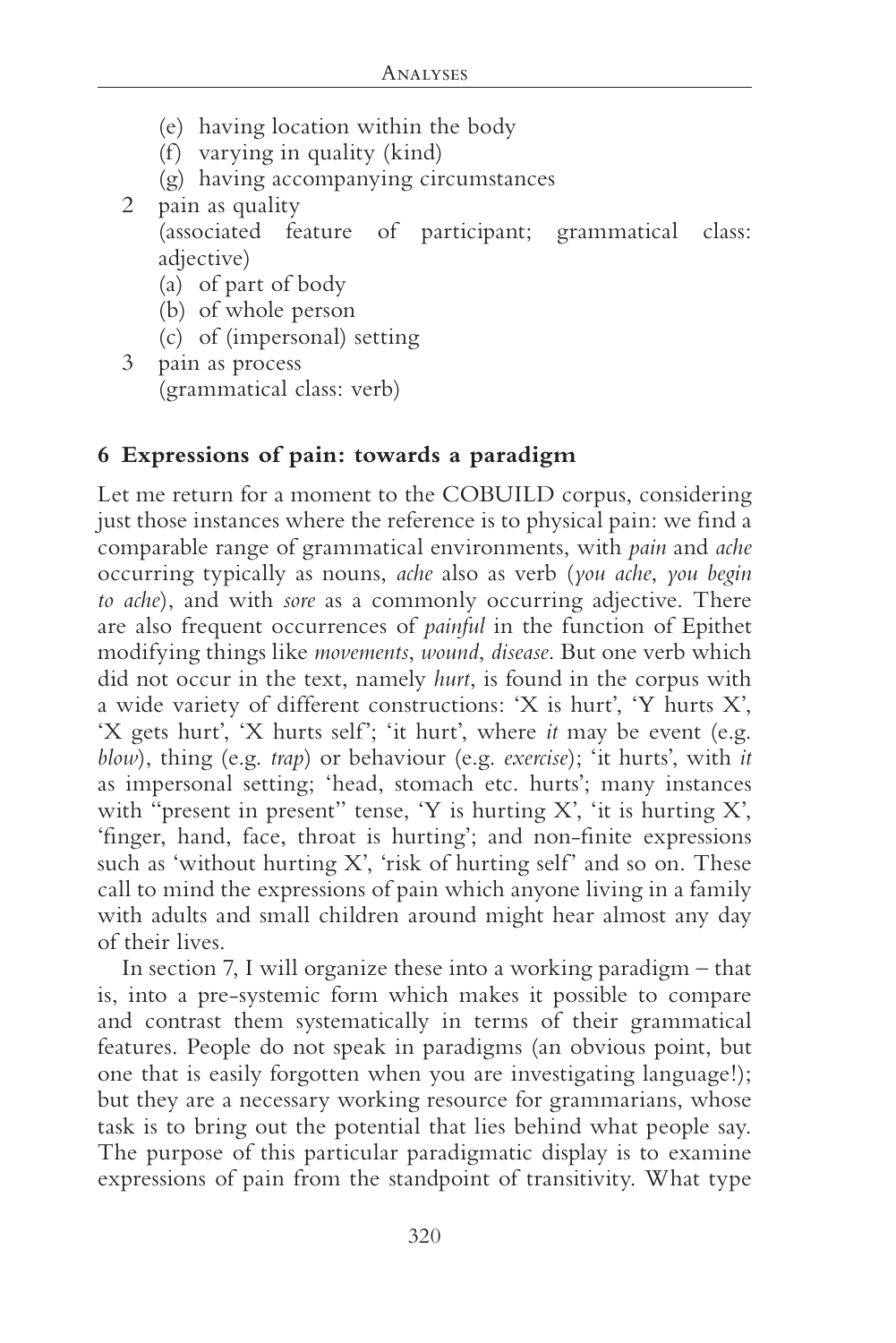of process is 'pain'? What part does the 'pain' element play in the total configuration by which the process is construed?

I shall first set out the paradigm in summary form (cf. Table 12.1), including (a) the 'pain' expression; (b) a brief analysis of the expression, showing (i) the type of process, (ii) the relevant structural functions; and (c) an agnate expression from some other semantic domain. In those cases where the pattern of intonation is not the one that is typical for English (that is, where the tonic prominence is **not** in its "unmarked" place, on the final lexicalized element), the element that carries the prominence is shown in **bold**. The 'pain' expression, in each case, is a typical form of wording, representative of one grammatical construction whereby 'pain' is commonly talked about in ordinary dialogue. The analysis suggests the transitivity category to which it approximates most closely  $-$  its primary address in this region of the grammar; in some instances a secondary interpretation has been offered, enclosed between square brackets. The agnate expression is one that shares the same primary grammatical features.

 Following this summary paradigm I shall add a few paragraphs of commentary, discussing aspects of the grammatical interpretation of each of the expression types (for the general theory of transitivity, and description of the English transitivity system, see Halliday, 1985/94: ch. 5; Davidse, 1992a; Matthiessen, 1995b: ch. 4). In the final section I shall try to present a general picture of 'pain' as a realm of meaning, deriving closely from the grammar but reinterpreted in semantic terms (for the semantic analysis on which this discussion is based, see Halliday and Matthiessen, 1999). In an earlier draft of this paper I had tried to confine the analysis and discussion to the lexicogrammatical level, with the thought that this would make it simpler; but in the event it proved to be too constraining, and hence more complicated than allowing myself to move to the higher stratum. Semantic categories are indicated by single quotes.

#### **7 Notes on the grammar**

#### *7.1 Pain as process*

#### 1 *my knee hurts*

Here 'pain' is functioning (as throughout nos 1–11) as Process in the structure of the clause; with the part of the body as (active) Subject.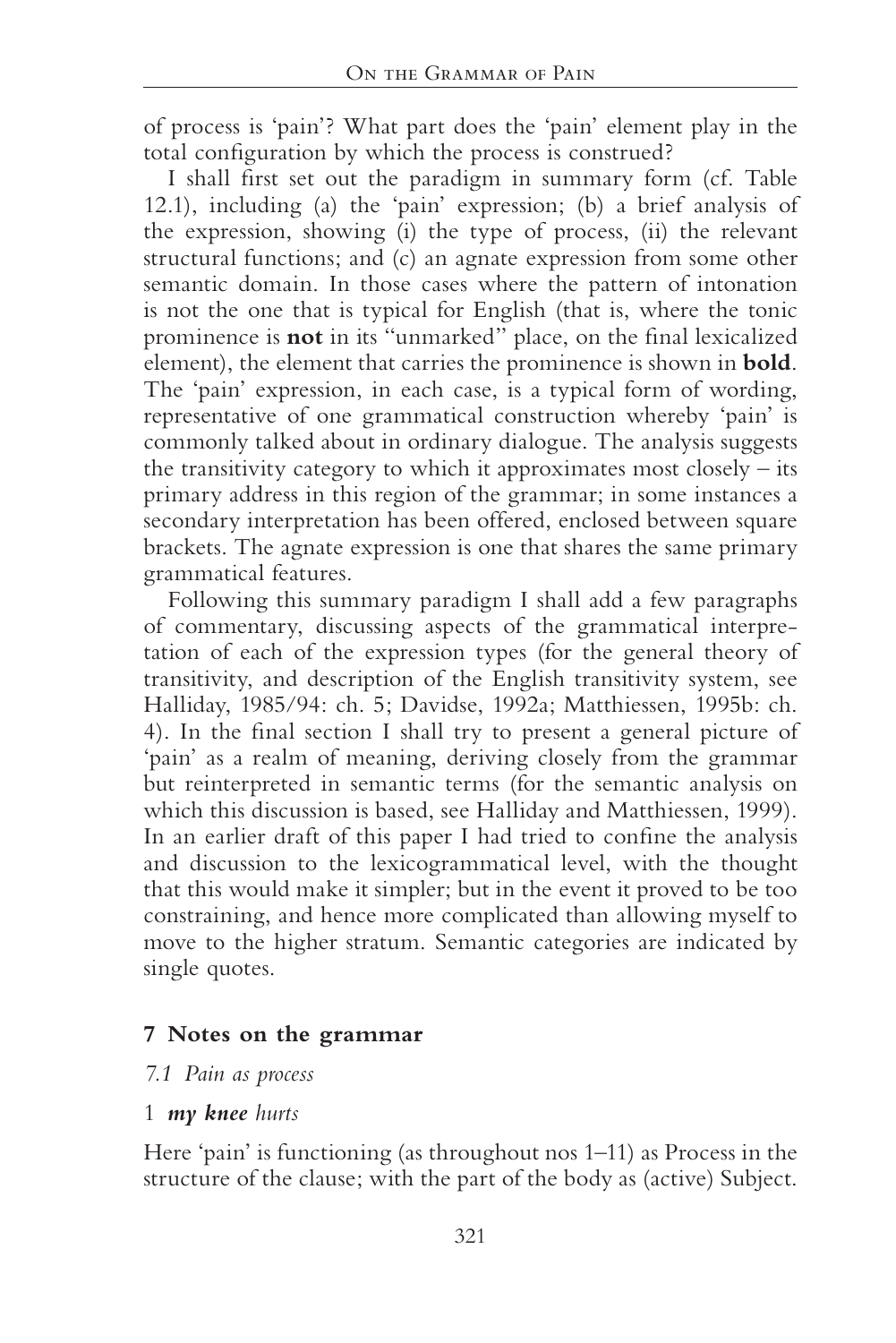| Table 12.1 Paradigm of pain expressions |  |  |  |
|-----------------------------------------|--|--|--|
|-----------------------------------------|--|--|--|

|                   | (a) 'pain' expression                                                                                                                                           | (b.i) type of process                                         | (b.ii) structural functions                                      | (c) agnate expression                               |
|-------------------|-----------------------------------------------------------------------------------------------------------------------------------------------------------------|---------------------------------------------------------------|------------------------------------------------------------------|-----------------------------------------------------|
| A Pain as process | 1 my knee hurts / aches                                                                                                                                         | relational: attributive                                       | body part $=$ Carrier<br>Attribute / Process                     | the ground slopes<br>the paint sticks ('is sticky') |
|                   | 2 my knee's hurting / aching material: middle                                                                                                                   | [existential: occurring]                                      | $body$ part = Medium<br>$[body part = Setting]$                  | my nose is bleeding<br>[the roof's leaking]         |
|                   | 3 I hurt / ache (here)                                                                                                                                          | relational: attributive                                       | $person = Carrier$                                               | I sympathize                                        |
|                   |                                                                                                                                                                 | [behavioural]                                                 | Attribute / Process<br>$[person = Behavior]$                     | [I grieve, I worry]                                 |
|                   | 4 I'm hurting / aching (here)                                                                                                                                   | material: middle<br>[existential: occurring]<br>[behavioural] | person = Medium<br>$[person = Setting]$<br>$[person = Behavior]$ | I'm falling<br>[I'm peeling]<br>[I'm trembling]     |
|                   | 5 it hurts / aches (here)                                                                                                                                       | existential: existing                                         | impersonal Setting                                               | it echoes                                           |
|                   | 6 it's hurting / aching (here)                                                                                                                                  | existential: occurring                                        | impersonal Setting                                               | it's raining                                        |
|                   | 7 my knee's hurting me                                                                                                                                          | mental: impacting                                             | body part = Phenomenon /<br>Agent<br>$person =Senser$            | the heat's bothering me                             |
|                   | 8 you're hurting me                                                                                                                                             | material: effective                                           | $person = Goal;$<br>other (person/object) = $ $ Actor            | you're pushing me                                   |
|                   | 9 I've hurt my knee                                                                                                                                             | material: effective                                           | $person = Actor;$<br>body part $=$ Goal                          | I've broken my glasses                              |
|                   | 10 I've hurt myself<br>(on the knee)                                                                                                                            | material: effective / reflexive                               | $person = Actor;$<br>$body$ part = Location                      | I've ruined myself                                  |
|                   | 11 that hurts                                                                                                                                                   | relational: attributive /<br>agentive                         | Attribute / Process;<br>other (object/process) = Agent           | that dirties ('causes things<br>to be dirty')       |
|                   | 12 my throat feels sore                                                                                                                                         | relational: attributive                                       | 'pain' = Attribute;<br>body part $=$ Carrier                     | the meat smells bad                                 |
|                   |                                                                                                                                                                 | (as no. 12)                                                   | (as no. 12)                                                      | your face is looking thin                           |
|                   | $\frac{25}{12}$ 13 <b>my throat's</b> feeling sore<br>$\frac{12}{14}$ 14 I feel sore (here)<br>$\frac{12}{14}$<br>$\frac{12}{12}$<br>15 I'm feeling sore (here) | (as no. 12)                                                   | 'pain' = Attribute;<br>$person = Carrier$                        | I feel sad                                          |
|                   |                                                                                                                                                                 | (as no. 12)                                                   | (as no. 14)                                                      | I'm feeling sad                                     |
|                   | 16 it's sore (here)                                                                                                                                             | existential: existing                                         | impersonal Setting                                               | it's cold outside                                   |
|                   | 17 the wound is painful                                                                                                                                         | relational: attributive                                       | 'pain' = Attribute;<br>other (object/process) =<br>Carrier       | the climate's healthy                               |
|                   | 18 I've got a headache /<br>a pain in my neck                                                                                                                   | relational: attributive /<br>possessive                       | 'pain' = Attribute (possessed);<br>$person = Carrier$            | I've got a chest cold / a<br>hole in my pocket      |
|                   |                                                                                                                                                                 | relational: attributive /<br>possessive / agentive            | (as no. 18)<br>other (object/process) = Agent                    | that gives me a thought                             |
|                   | c a headache<br>$\frac{56}{16}$ 20 that's giving me a headache<br>$\frac{8}{16}$<br>21 do $\cdot$                                                               | material: effective:<br>benefactive                           | 'pain' = $Goal$ ;<br>person = Beneficiary;<br>$other = Actor$    | that's giving me a lot of<br>help                   |
|                   |                                                                                                                                                                 | mental: scope-defining                                        | 'pain' = Phenomenon;<br>$person =Senser$                         | do you see any smoke?                               |
|                   | 22 my pain is bad (today)                                                                                                                                       | relational: attributive                                       | 'pain' = Carrier;<br>$quality =$ Attribute                       | my hopes are high                                   |
|                   | 23 are you in (great) pain?                                                                                                                                     | relational: attributive /<br>circumstantial                   | 'pain' = (circumstantial)<br>Attribute;<br>person = Carrier      | are you in great suspense?                          |
|                   | 24 the pain suggests (that)                                                                                                                                     | verbal                                                        | 'pain' = Sayer                                                   | the damp suggests that                              |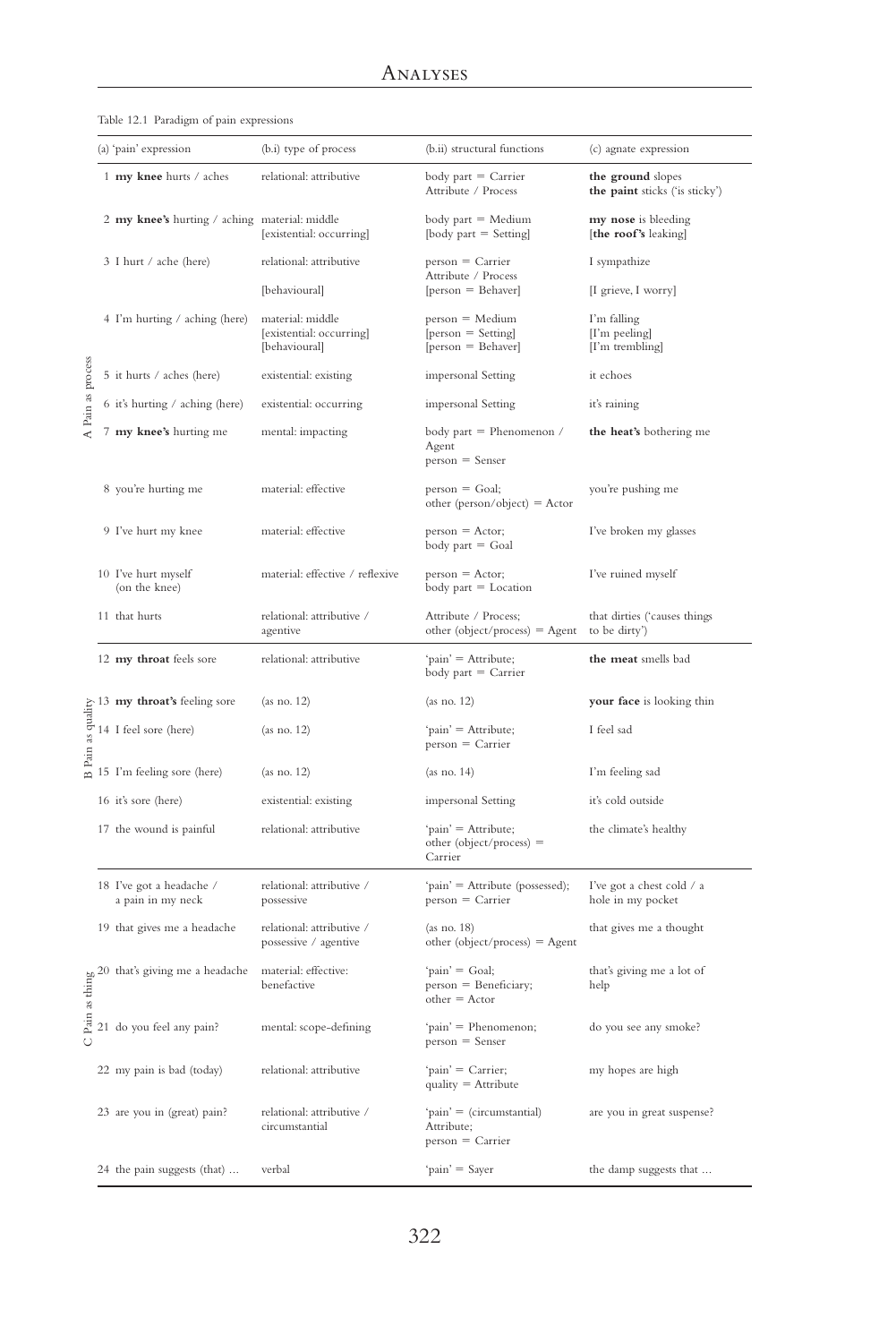The tense is simple present; but not in the sense of 'habitual' that is has with material processes.2 The tonic prominence is on the Subject – here, the body part (this is the  $\cdot$ marked" option; the unmarked would have prominence on the final lexical item *hurts*); this marked informational structure means something like 'despite being configured as participant plus process, this is a single integrated phenomenon', cf. *the ground slopes*, *the roof leaks*. It is plausible to analyse these as relational: attributive processes with the Attribute conflated with the Process and the Carrier as a kind of setting (for the Setting as a function in the clause see Davidse, 1992b, 1992c); compare the agnate forms *the ground is sloping*, *the roof is leaky*. See no. 7 below for a further example of this kind of marked intonational prominence.

#### 2 *my knee's hurting*

The pattern is analogous to no. 1, but with present-in-present instead of simple present tense. This is the unmarked form of the present tense in material processes, which typically have clear beginnings and endings. (The structuralist description of this tense as "present continuous" is curiously off the mark. What this tense does is to take primary (deictic) present as its point of reference and then select a further feature of "present" within that time frame; for example, *Does it rain?* – *A lot of the time*, *yes*; *but it's not raining now*. The one thing this tense is not is continuous!) The interpretation as material process is also suggested by the probe, *How's your knee doing?*, also with the body part functioning as Actor / Medium. This type of material process, where the Medium is somewhat like a Setting, then shades into relational processes of the existential: occurring type, as in *the roof's leaking* (cf. *there's a leak in the roof*), *the colours are fading*; hence some of them (though not all) pair off in the same way as nos 1 and 2 with *hurt*.

#### 3 *I hurt (here)*

These are analogous to no. 1 above, again with the 'pain' Process in simple present tense but non-habitual; the primary interpretation remains as relational: attributive, with the Process in conflation with the Attribute (cf. *I sympathize* 'I am sympathetic'). Here, on the other hand, the Carrier is not a part of the body but the person: almost always *I* in the declarative mood, *you* in the interrogative,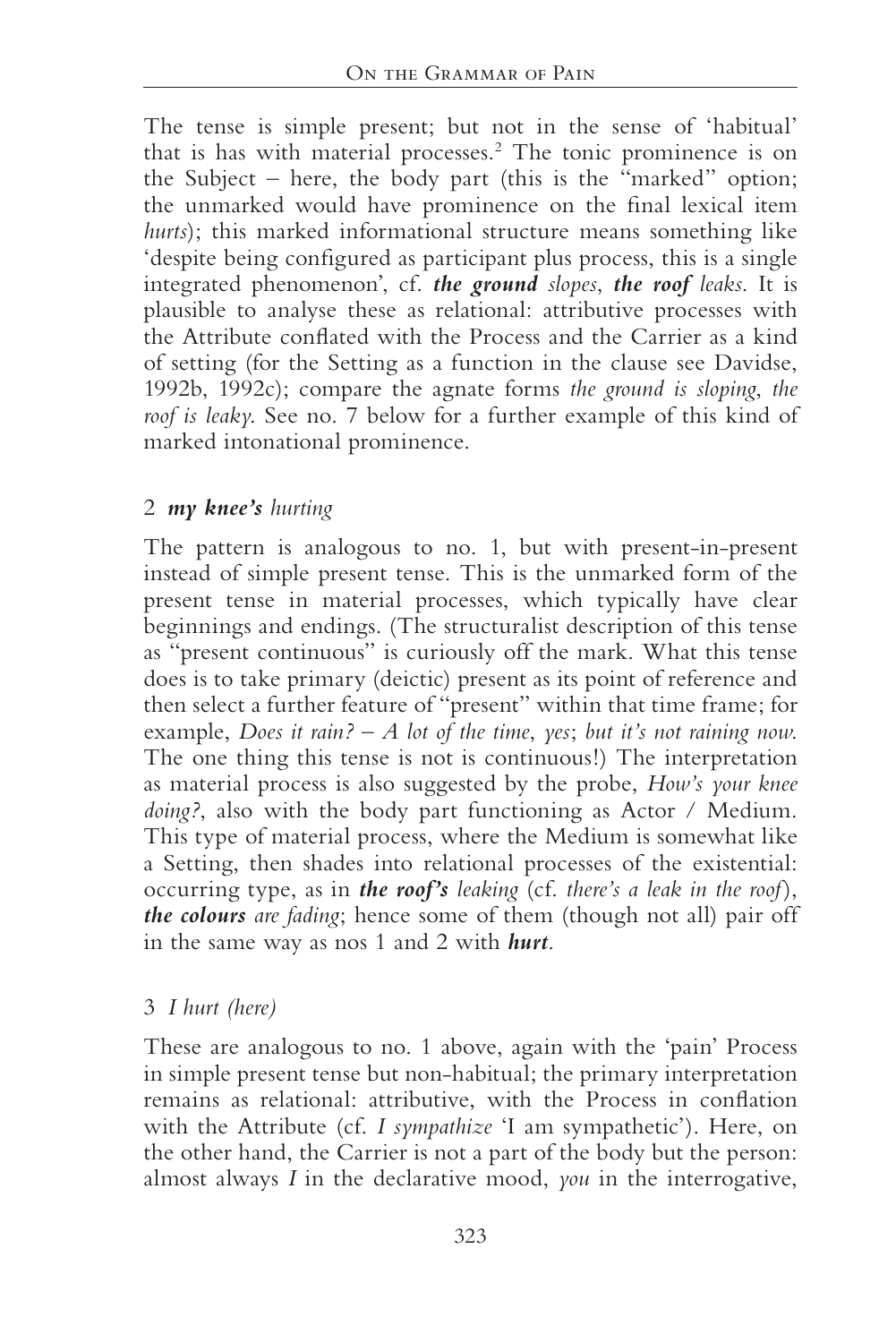and with some accompanying expression of bodily location (*Where do you ache? – I ache all over*). With the person as Subject there could be a secondary interpretation as a behavioural process, of the type that is agnate to mental: emotive clauses (cf. *I tremble* (*at the thought that* . . .)).

# 4 *I'm hurting (here)*

This is the fourth term in the proportional series *it hurts: I hurt: it's hurting: I'm hurting*. Like no. 2, it can be interpreted as a material: middle process – one of 'doing' but not 'doing to (anyone or anything)'. Since the Medium is a person, the closest agnates tend to be clauses expressing other bodily processes: *I'm bleeding*, *you're burning* ('in the sun'). Again like no. 2, this could be interpreted secondarily as relational: existential, but with the person as Setting; and also, like no. 3, as behavioural (cf. *I'm trembling*; it is a characteristic of behavioural processes of this type that both simple present and present-in-present occur as variants of unmarked present tense: cf. *she misses* / *is missing* (*her mother*)).

# 5 *it hurts (here)*

The personal pronouns *it* / *they* may occur in nos 1 and 2 as anaphoric to the body parts *my knee*, *my legs* etc.; but here the *it* is not anaphoric. Instead, it is functioning as an impersonal Setting (and *they* is not a possible variant). The simple present tense is again non-habitual. The 'pain' is construed as an existential process of the 'existing' type, with the sense of 'there's (a) pain (here)'; cf. *it stinks*  'there's something fishy here', *it echoes* 'there's an echo here'.

# 6 *it's hurting (here)*

These are closely agnate to no. 5, with the distinction between simple present and present-in-present tenses proportional to that in nos 1 and 2, and in nos 3 and 4. Here the 'pain' is construed as an existential process of the 'occurring' type. These are a little closer to the material – somewhat analogous to meteorological processes like *it's raining*, *it's thawing*, as if the pain was a kind of weather going on inside the body.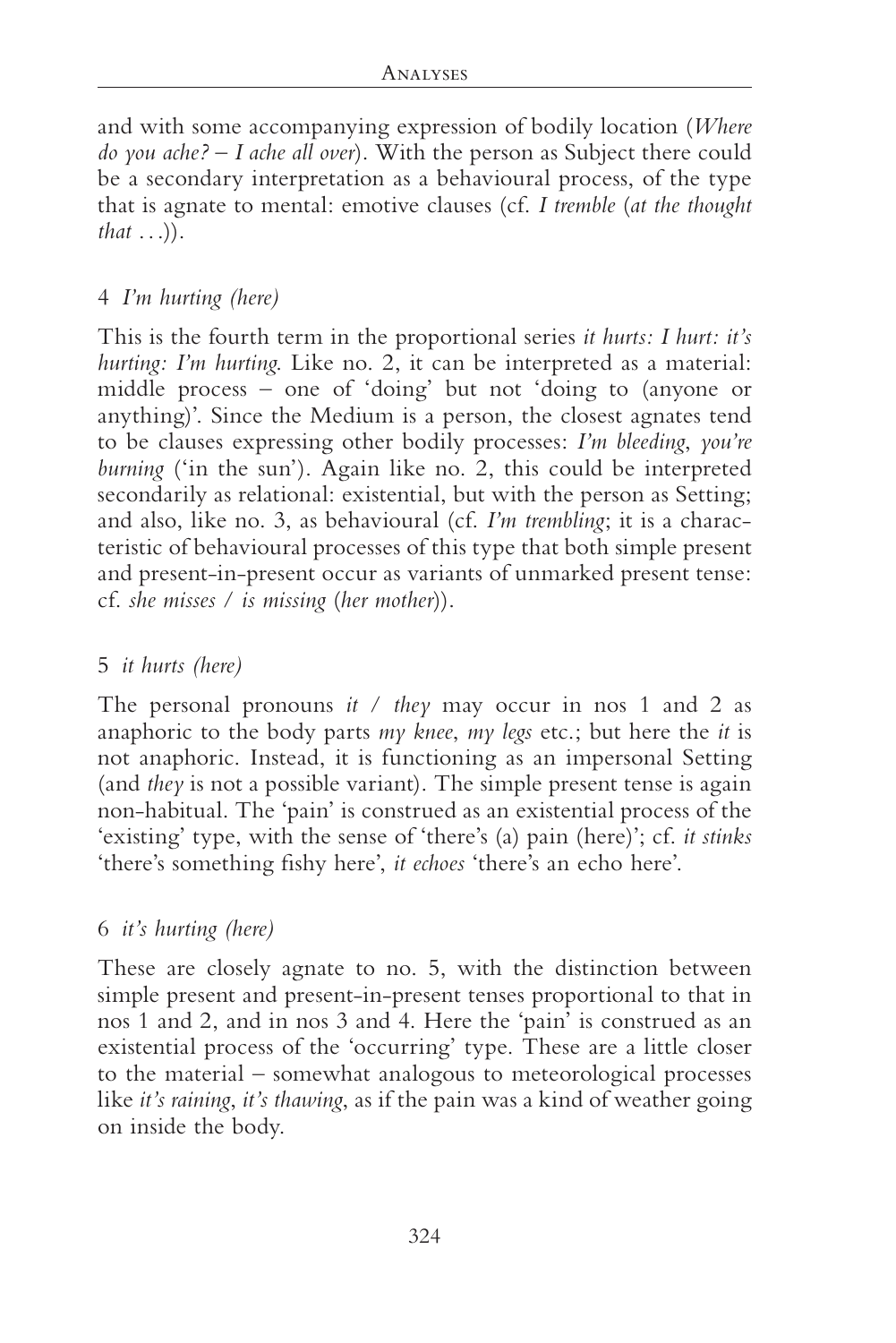# 7 *my knee's hurting me*

Here the process of 'pain' is configured as a two-participant clause structure in which the body part is 'doing something to' its owner. As in no. 1 above, the tonic prominence is marked; this suggests another type of clause of which this feature is characteristic, those of mental process of the 'impacting' kind like *is the noise upsetting you?* With this sense of 'doing something mental to' they have affinities with material processes, and hence can appear in either form of unmarked present tense (cf. *does the noise upset you?*). Those of 'pain' seem to be always present-in-present; and, while they can be predicated of any person (e.g. *her knee seems to be hurting her*), they cannot be passivized with the body part as Agent (we don't say *I'm being hurt by my knee*; the personal pronoun has more of a circumstantial function, somewhat like 'at me' or 'on me').

# 8 *you're hurting me*

These are ordinary material processes of the effective / dispositive kind, with the person as Medium / Goal, and some other person or entity as Actor. The process is typically non-volitional (cf. *you're blocking me*; *my shoes are hurting me*), although not necessarily so: we may have *I'm going to hurt you*, spoken as a threat. These clauses occur regularly in the passive, as in *I got hurt by the flying glass*.

# 9 *I've hurt my knee*

Here again the process is material, with the body part as Medium / Goal, and the person as (non-volitional) Actor; cf. *I've broken my glasses.* The probe is *What have you done to your knee?* The structure is untypical however in that, although it does passivize, as in *my knee's been hurt* (cf. *I've injured my knee* / *my knee's been injured*), the Actor cannot appear in the passive clause as the Agent. This reflects the fact that these are closely agnate to the next.

# 10 *I've hurt myself* (*on the knee*)

This is a regular material process of the reflexive type; with the person as Actor and the body part, if present, occurring in a circumstance of Location. Since it is reflexive, it does not passivize as it stands; but the effect of selecting the passive (i.e. getting the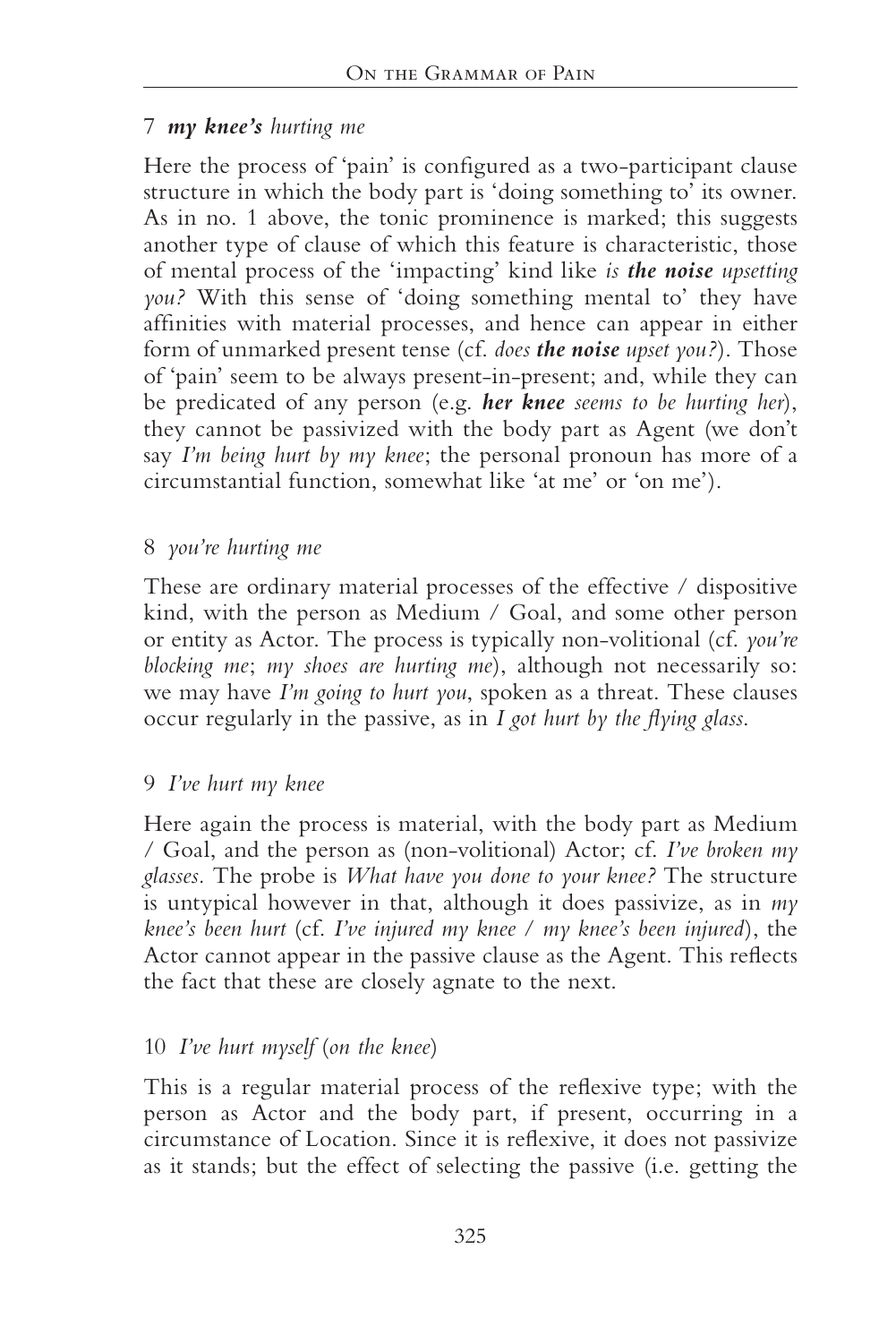focus of information on the Agent) is achieved simply by shifting the tonic prominence on to the reflexive pronoun: "active" *I hurt myself,* "passive" (*Who hurt you?*  $-$ ) *I hurt myself.* 

# 11 *that hurts*

This is the agentive agnate of no. 1: an attributive process in which the quality 'painful' is construed as the conflation of Process with Attribute and additionally there is an Agent. The Agent is typically some entity or nominalized process (the *that* in the example no doubt refers to this exophorically! – 'what you just did to me'). The sense is 'that makes ... hurt'. Note that the expression ... *is painful* may be agnate either to no. 1, as in *my knee's painful*, or to no. 11, as in *that needle's painful*.

# *7.2 Pain as quality*

# 12 *my throat feels sore*

These are relational: attributive processes, with the 'pain' construed as Attribute and a part of the body as Carrier. The verb *feel* here is one of the class of verbs that occur in clauses of this sub-type of 'appearance'; cf. *it feels rough* (*to me*) – other verbs in this class are *look*, *sound*, *appear*, *smell*, *taste*. (Contrast this with *feel* in nos 14 and 21 below, where in each case it is a member of a different class.)

# 13 *my throat's feeling sore*

These are like no. 12 above, but with present-in-present instead of simple present tense. This tense occurs in attributive clauses with the more behavioural type of Attribute, as in *you're being silly*; such an Attribute can occur with a non-conscious Carrier, in examples such as *the lock's being troublesome*; but this is clearly assigning behavioural characteristics to *the lock*, whereas there is no such connotation here (and *my throat's being sore* is very unlikely). The analogy here is rather with an attributive clause such as *your face is looking better*, where the present-in-present tense is foregrounding 'as of now'.

## 14 *I feel sore*

Again these are relational processes of the attributive kind, in simple present tense (like no.  $12$ ) – but with the person as Carrier.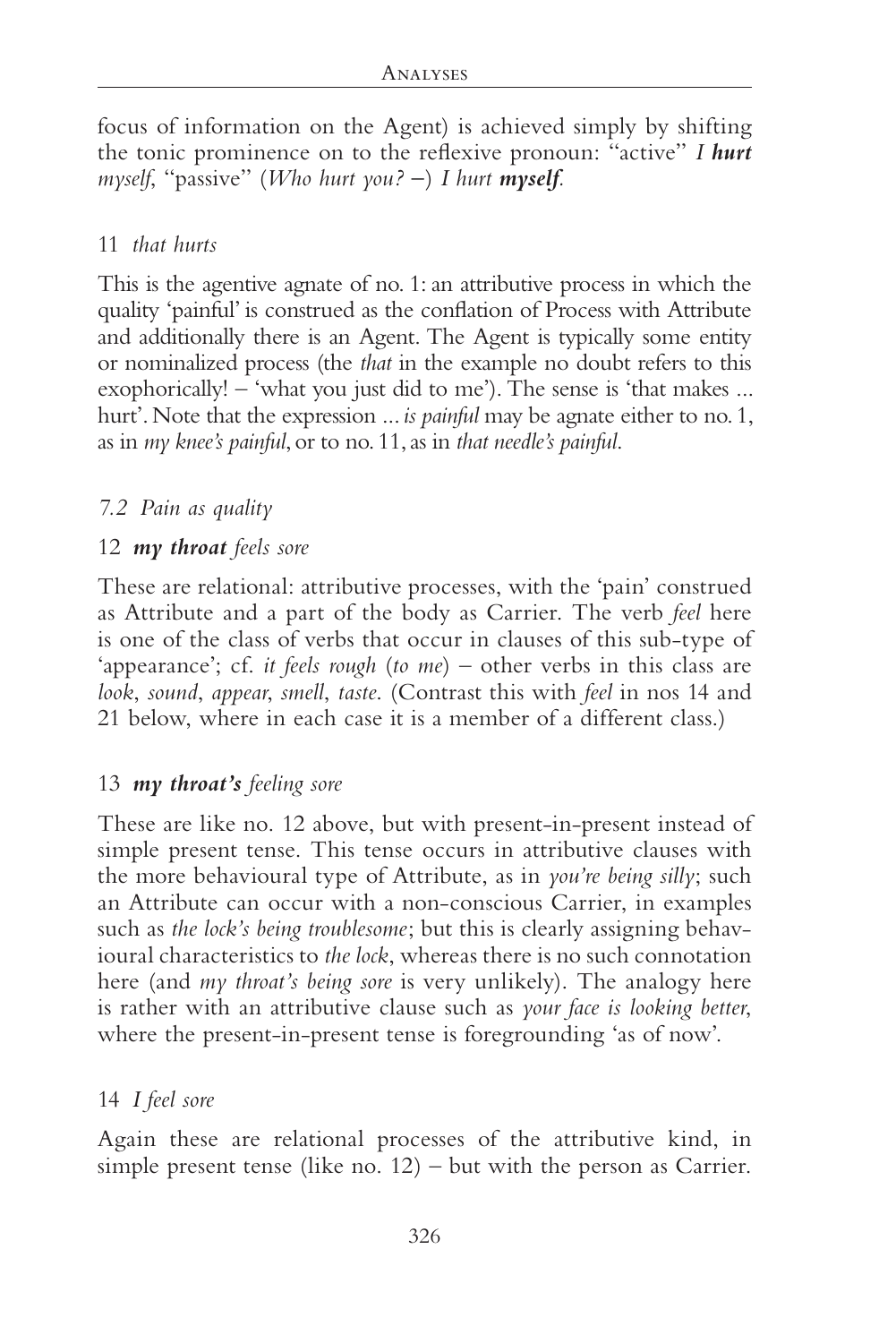Thus they are not clauses of the 'appearance' type; the verb *feel* is in a different paradigmatic context, having the sense of a mental attribute (as in *he felt angry*), where it is in fact the unique member of its class.

# 15 *I'm feeling sore (here)*

This is the fourth term in the proportionality set up by nos 12–14; the sense of the present-in-present tense is the same as in no. 13 above. The variant *I'm feeling hurt* seems to be the only type in which *hurt* regularly occurs adjectivally in the sense of 'in pain' (here it is ambiguous; elsewhere  $\text{feel} + \text{hurt}$  occurs only in the sense of 'be offended').

## 16 *it's sore (here)*

This is the type in which the *it* is not anaphoric but is functioning as an impersonal Setting, as in no. 5 above. These are closely agnate to meteorological processes such as *it's cold* (*today*).

# 17 *the wound is painful*

Again these are relational: attributive processes, like no. 12 above. Here however *painful* is agnate to the 'agentive' clause type, with the sense of 'the wound makes (me) feel pain'.

## *7.3 Pain as thing*

## 18 *I've got a headache*

This is a relational: attributive clause of the 'possessive' type, where the Attribute (here *a headache*) has the sense of 'thing possessed'.

## 19 *that gives me a headache*

Processes of giving and obtaining, in English, are situated on the borderline of the relational and the material. The simple present tense locates this one on the relational side, where *gives* construes the sense of 'causes X to have . . .'. This therefore can be interpreted as the 'agentive' agnate of no. 18, with *that* functioning as the Agent.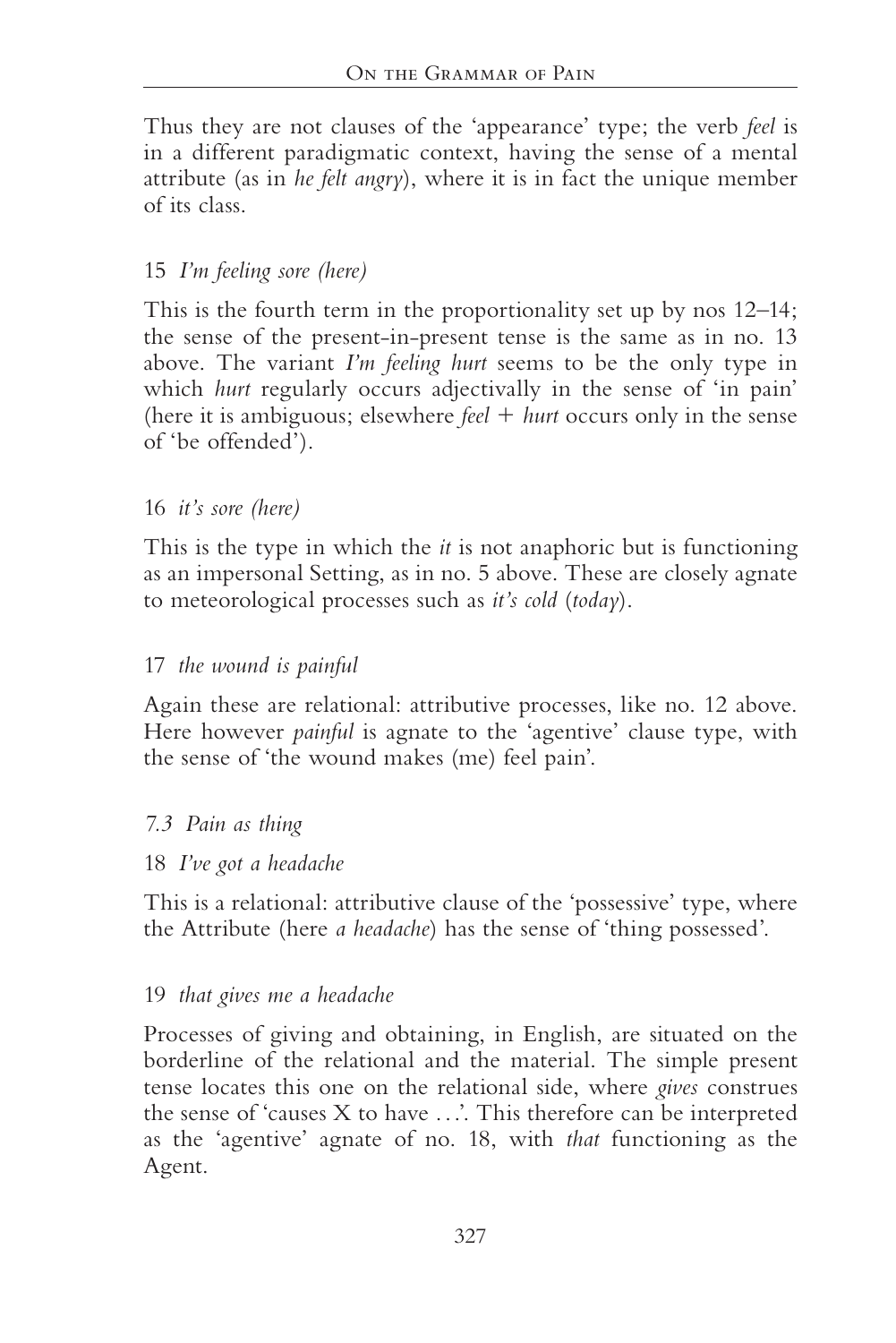## 20 *that's giving me a headache*

By contrast, this type falls on the material side of the borderline, having present-in-present tense in place of the simple present as in no. 19. (Note that the simple present in no. 19 is non-habitual; this tense could also occur as the 'habitual' agnate of no. 20: cf. the footnote to no. 1 above.) Here *me* is Beneficiary and *a headache* is the Goal; *is giving* construes the sense of 'is disposing of . . . to X'.

## 21 *do you feel any pain?*

Here 'pain' is Phenomenon / Range in a mental clause of perception, of the 'scope-defining' type (the type of *I like it*, as opposed to the 'impacting' type of *it pleases me*). The verb *feel* here belongs in yet a third distinct class, that of 'perception' verbs along with *see*, *hear*, *smell*, *taste*. The person (here *you*) functions as the Senser – a function that is restricted to, and hence defines, the category of conscious beings.

## 22 *my pain is bad (today)*

In this type 'pain', as the thing, becomes itself the Carrier of an Attribute in a relational: attributive clause. Typically the Attribute describes the intensity of the pain, but other qualities may also be assigned to it, often combining the degree of intensity with some other feature (e.g. *the pain is relentless* 'intense and unremitting').

## 23 *are you in (great) pain?*

Here the thing called *pain* is constructed into a prepositional phrase, where it functions as the Range in a circumstantial element of the clause. The circumstance is one of abstract Location, typical of the expression of mental states and conditions (cf. *in doubt*, *in rapture*(*s*); *under illusion*, *beyond caring*).

## 24 *the pain suggests (that) . . .*

Here the 'pain' is being construed as the Sayer in a clause of verbal process. It is being interpreted as a source of information, which may be projected as "indirect speech", as in *the pain suggests that it may be appendicitis*, or simply presented in the form of a nominal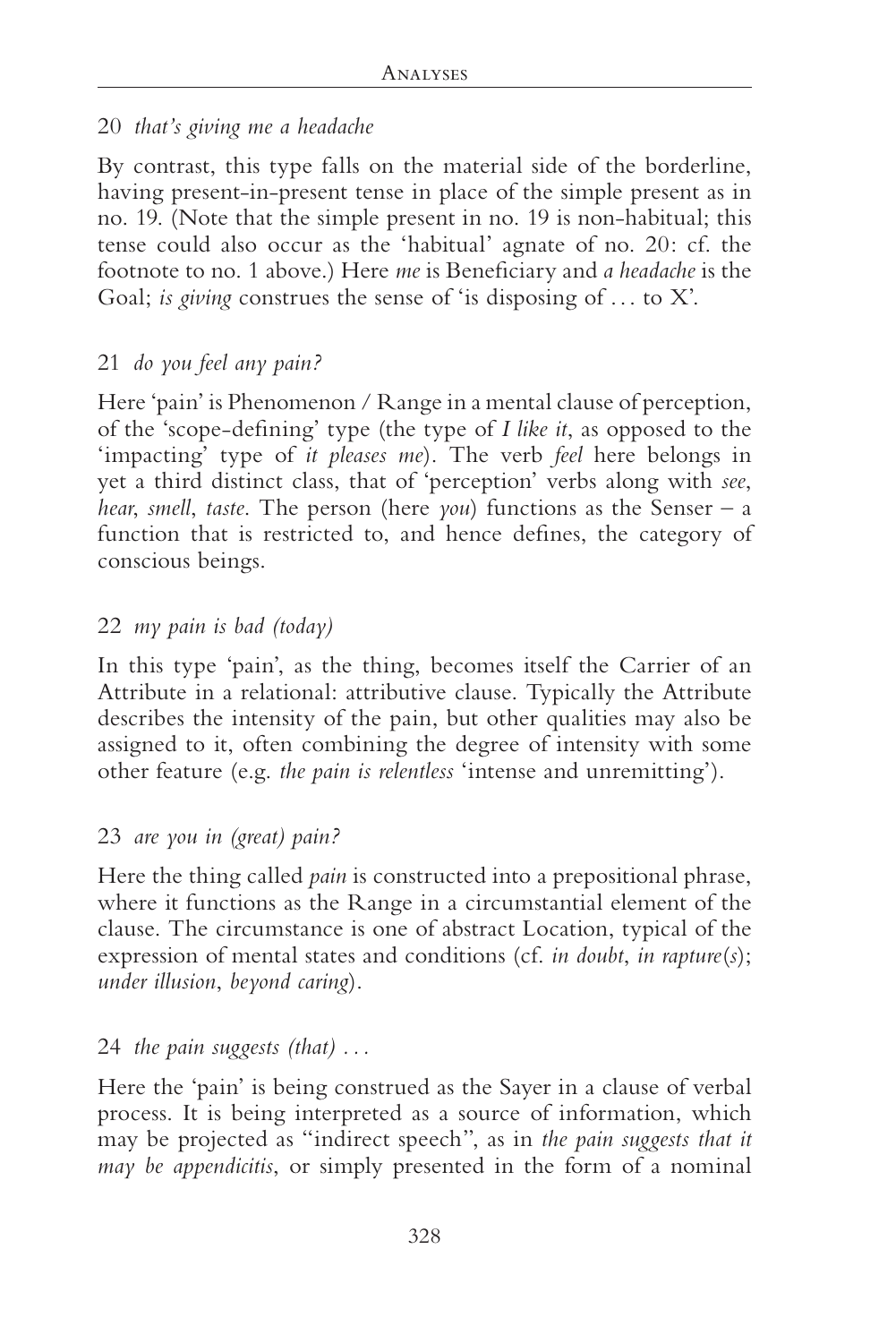group functioning as Verbiage of the 'content' kind, as in *the pain suggests appendicitis*. Clauses of this type typically occur as part of the assessment of symptoms in a medical diagnosis.

It is not suggested, of course, that these are the only forms of wording in which expressions of pain are found to occur. They are representative examples of clause types that are commonly used by people who are sharing experiences, and very often exchanging sympathy and reassurance, with 'pain' as the central motif. I shall range over these once more in the concluding section of the paper.

# **8 Conclusion**

So what do we learn from this kind of enquiry about the phenomenon of pain? If we analyse the language of any experiential domain in lexicogrammatical terms, provided the categories used are not *ad hoc* but are part of a general theory-based description of the language, we are able to see how this domain is construed semantically – how the experience is transformed, by the grammar, into meaning. This might take us into the rarefied language of a scientific theory: we might be using the theory of grammar (the "grammatics") to investigate some domain of scientific knowledge, asking how this domain is organized as a (more or less) coherent semantic system. But the principle is no less valid when applied to the common-sense domains of our experience of daily life; and in some ways the result is more interesting, because these are below the level of our conscious awareness. If we try to reflect casually on the language used to construe such everyday domains, we may come up with a few lexical items – single words, and perhaps a common phrase or two; but we will not be able to comprehend how the real work of making meaning is done unless we probe more deeply, into the vaults of the grammar. Grammar is the source of energy, the semogenic powerhouse of language. It is in grammar that our world takes shape.

 The motif of 'pain' is one such domain of everyday experience. It is also, of course, the target of numerous scientific theories; and it would be instructive to analyse the language used by doctors and medical researchers, and by psychologists, philosophers and other specialists, in their systematic enquiries into pain. I have not attempted anything of this kind (cf. Asher, 1994: entries under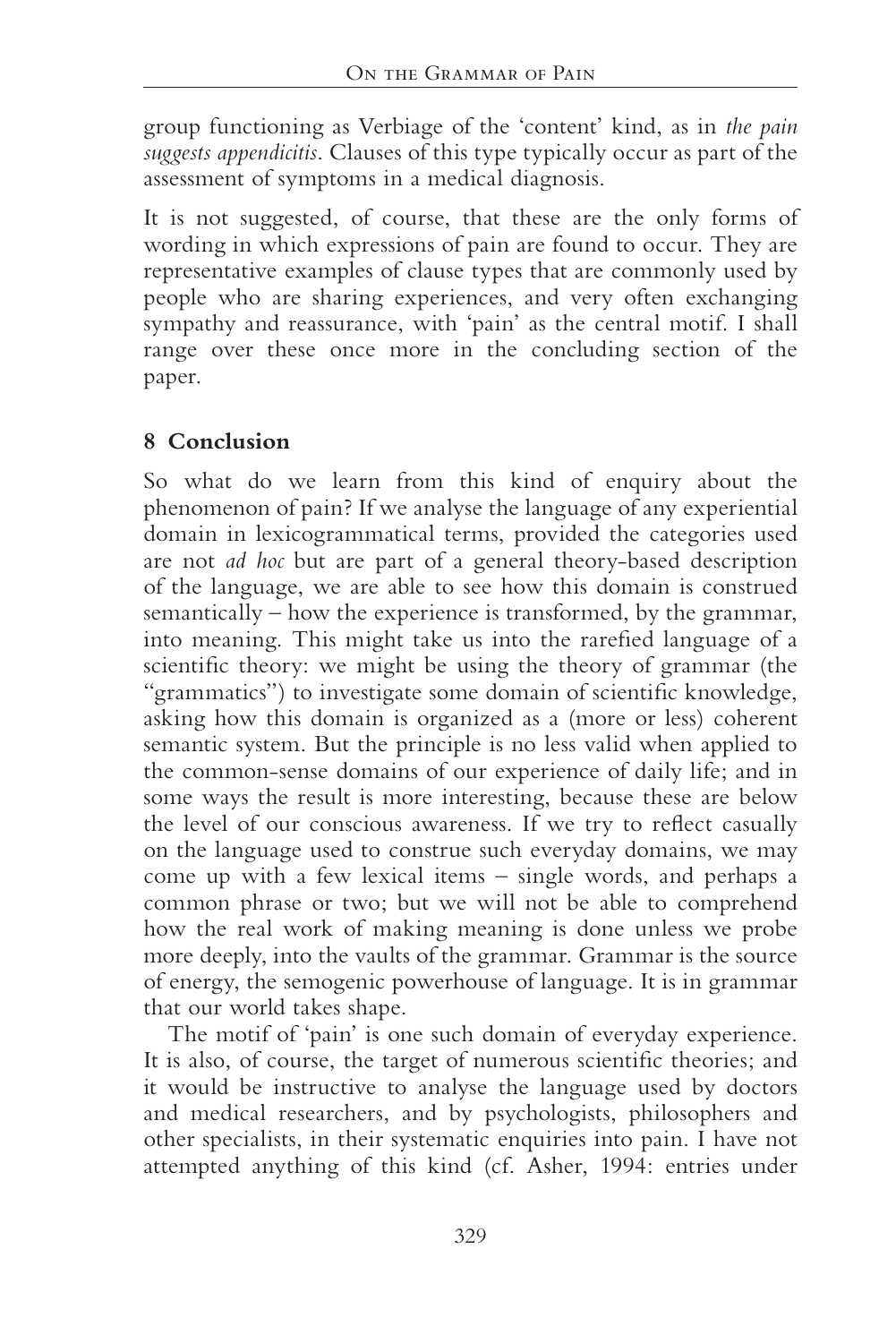"Doctor – patient language" and "Medical language"). I have just taken a glance at the grammar of 'pain' as we talk about it in our daily lives, drawing on information derived from three sources: (1) a corpus of written texts, including both fiction and non-fiction; (2) a spoken text, consisting of one recorded interview between a doctor and a patient; (3) a paradigm (actually a set of paradigms) of typical wordings culled from my own experience as a speaker of the language. Taken together these provide a reasonable database for a small-scale study such as this.

We have seen that pain is construed, in the lexicogrammar of English, as some constituent of a clause – semantically, it comprises one "element" in a "figure". As far as its grammatical class is concerned, pain may be worded as verb, as adjective, or as noun; the category meanings of these classes are, respectively, 'process', 'quality' and 'thing' – so 'pain' takes on the meaning of all of these phenomenal types.

 $(A)$  As a verb, out of the four primary types of figure, 'doing and happening', 'sensing', 'saying' and 'being and having', pain enters into three:

- *I've hurt my knee* ('doing')
- *my knee's hurting me* ('sensing')
- *my knee hurts* ('being', reconstrued from 'be + painful').

(B) As an adjective ('quality'), pain may either be 'ascribed' to some 'thing', in a figure of 'being'; or else it may combine with a 'thing' to form a single element:

- *my throat is sore* (ascribed to 'thing')
- (*I've got*) *a sore throat* (combining with 'thing').

(C) As a noun ('thing'), pain may either enter directly as a 'participant' into a figure; or it may enter indirectly into a figure, as 'participant' within a 'circumstance':

- *I have a (bad) pain (directly in figure)*
- *I woke up in* (*great*) *pain* (in 'circumstance'; indirectly in figure).

The figure may be of any kind:

- *that will suppress the pain* / *the pain has subsided* ('doing and happening')
- *I don't feel any pain* ('sensing')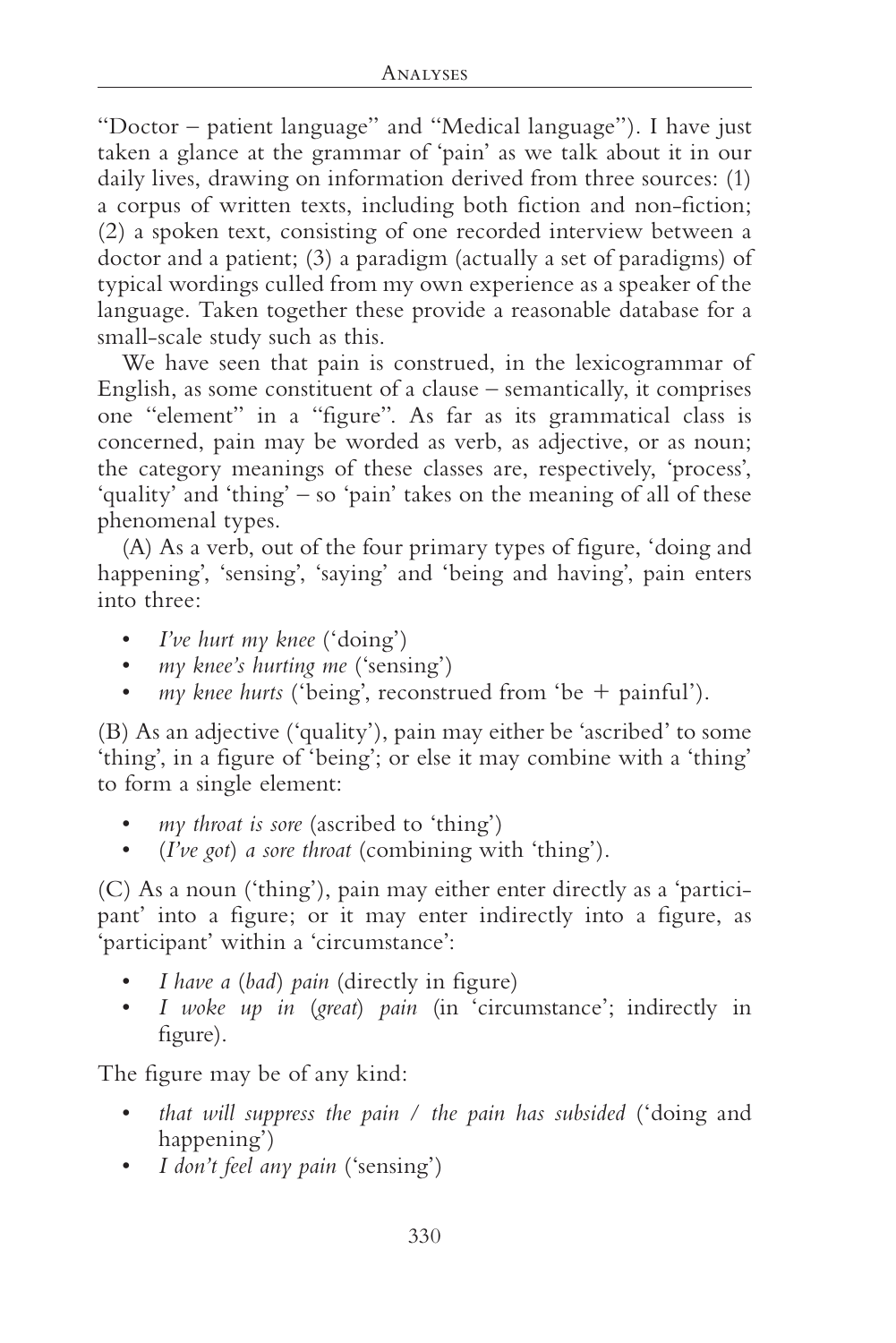- *the pain suggests* (*that you have*) *an infection* ('saying')
- *my pain is chronic* / *I have chronic pain* ('being and having').

 Let me summarize what we have observed about these different presentations of pain, but expressing it in semantic terms, and reversing the order: pain as 'thing', pain as 'quality', pain as 'process'.

 (C) If pain is construed as a 'thing', it can be an 'entity' ('bounded', as in (*getting*) *some pains* / *a pain*) or 'substance' ('unbounded', as in (*suffered*) *great pain* / *no pain* (*there*)); in either of these guises, 'pain' may be compounded with a 'body part' into a single 'thing' (*a headache*, *backache*; these thus become two distinct 'things', rather than two 'classes' of one and the same 'thing'). However, this possibility is taken up only with the lexical item *ache*, not with *pain*; and only certain 'body parts' go with *ache* – those 'body parts' that are associated with *pain* figure as a 'locus', not as a component of a complex phenomenon 'body part + pain' (*pains in the chest*).

 When pain is a 'thing', what qualities can be attached to it? Typically, we find 'kinds' of pain (*a burning pain*), 'degrees (of intensity)' of pain (*a bad ache*), and 'duration' of pain (*constant pain*). There are two interesting features of these: (1) they are not clearly distinct categories – thus *chronic pain* combines 'kind' and 'duration', *acute pain* combines 'kind' and 'degree', *dull ache* combines 'degree' and 'duration'; (2) they tend to be intermediate between 'quality as property of thing' and 'quality as class of thing' – often being interpreted as 'properties of pain' by the (lay) sufferer but as 'classes of pain' by the specialist (all the above examples).

 We noted that pain as 'thing' typically occurs in certain types of figure: primarily those of 'being and having', where it is ascribed to a person either as an attribute that one possesses or as a circumstance in which one finds oneself (*I've got a bad ache*; *I'm in great pain*); or else it has some quality ascribed to it (*if the pains are severe*). The motif of 'possession' can also be construed deictically within the element itself: *my pain*, *your headache* etc. Other than these, it occurs in figures of 'doing', as an (unwanted!) gift; in figures of 'sensing', as that which a person perceives; and in figures of 'saying', as something which acts symbolically as a source of information.

 (B) If pain is a 'quality', then it is typically assigned either to a person or to a part of the body. If it is assigned to a person, the quality stands as an element on its own, and the figure is a figure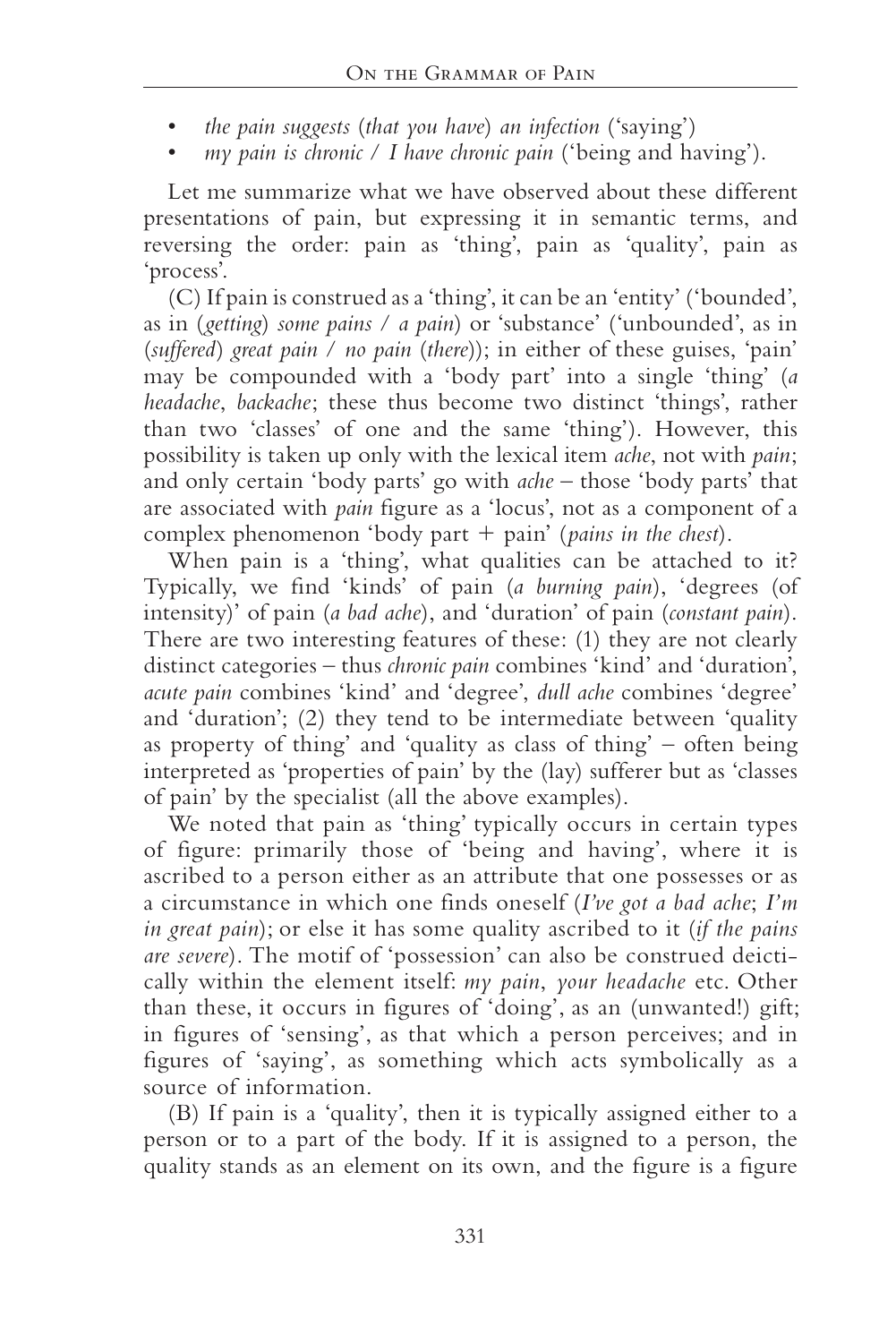of 'being' of the 'ascribing' type (*I'm sore*); if it is assigned to a body part, the same may apply (*my knee's sore*), or else the quality may be attached as a feature to the body part, the two together constituting a single element (*a sore knee*, *a painful throat*). Alternatively, it may simply be said to be present in some more or less specific location, as an element in a figure of 'being' of the 'existing' type (*it's sore here*).

 In such instances the quality is that of 'being painful'. However, the pain may also be assigned as a quality to some other 'thing' (including a 'process' treated metaphorically as a 'thing'), in which case the quality is that of 'causing to be painful' (*a painful wound*, *the biopsy is painful*).

 In all contexts, the pain 'quality' may itself be further characterized as being more or less intense: *very sore*, *unbearably painful*.

 (A) If pain is a 'process', then it can function as 'process' element in figures of various kinds: 'doing and happening', 'sensing' or 'being and having'. Let me start with those of the clearly 'doing' kind. (i) The pain may be done (caused) to a person (a) by another person, voluntarily or involuntarily (*you're hurting me*), or (b) by some non-conscious entity (*my shoes are hurting me*). (ii) The pain may be caused to a person, or to a body part, involuntarily by that person's own self (*I've hurt myself*, *I've hurt my knee*). (iii) The pain may be done to a person by a part of that person's body (*my knee's hurting me*). All of these are somewhat indeterminate as between 'doing' and 'sensing'; where the sense is 'injure', they are clearly figures of 'doing', but where the sense is 'cause pain' they lie more towards 'sensing' of the 'impacting' type (*that hurts me*, like *that upsets me*).

 On the other hand, the pain may be 'happening' to a person or to a part of a person's body; and in that case the figure is at the other end of the 'doing' continuum, where 'doing and happening' merges into 'being' in the sense of 'occurring'. (i) The pain may be happening to a person, with either the person or a body part as the locus where it is actualized (*I'm aching*, *my knee's hurting*). (ii) The pain may simply be occurring, with no specific locus but just an abstract or virtual setting (*it's hurting*). Then, related closely to (ii), (iii) the pain may be presented as something that merely exists, in a figure of 'being' of the 'existing' type (*it hurts*), where the simple present tense indicates greater persistence through time – compare the difference between *it echoes* 'there's an echo here' and *it's echoing* ('at the moment'). Next, parallel to (i) above, (iv) the pain may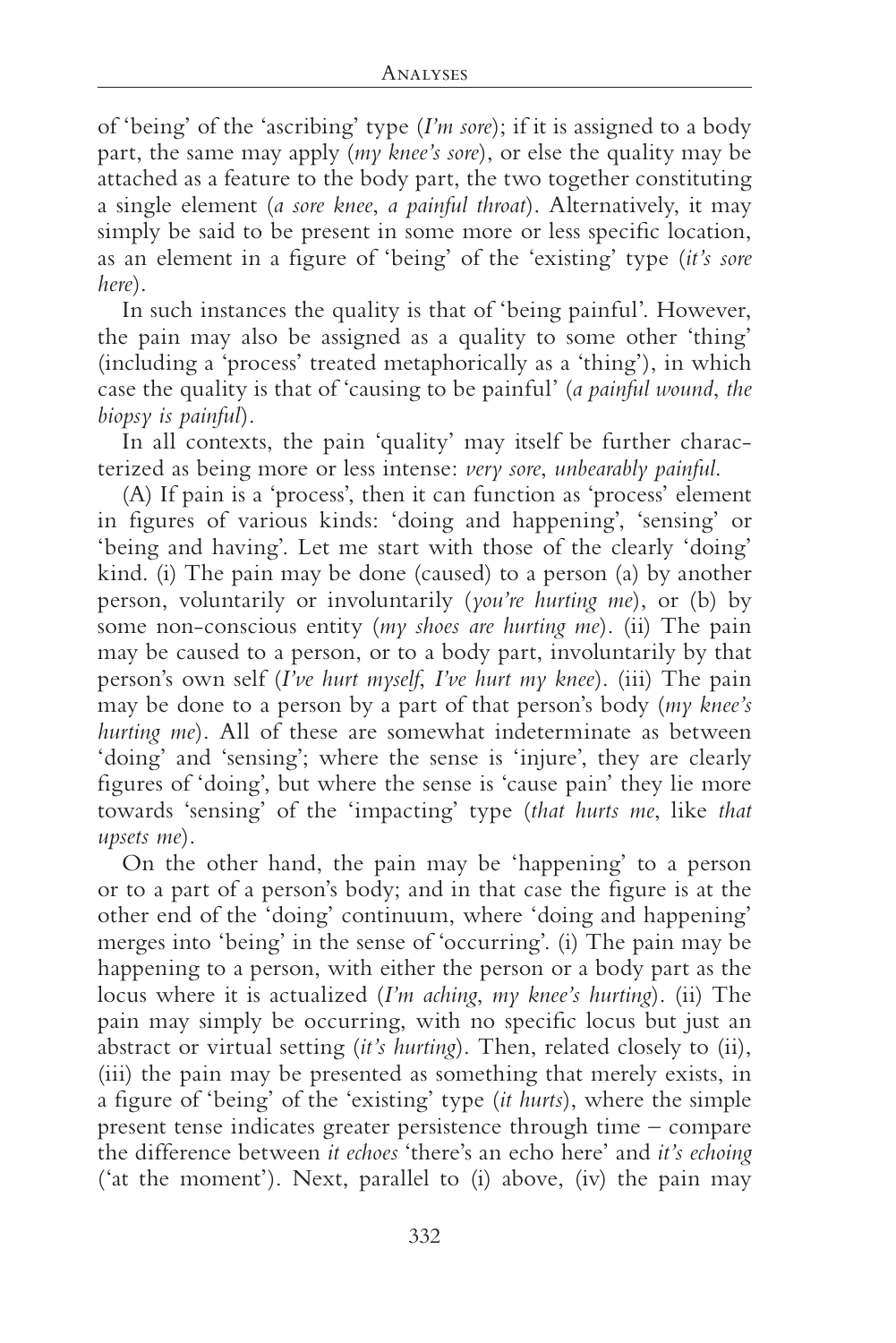be a state of being, again with either the person or a body part as the one that is in that state, in a figure of 'being' of the 'ascribing' type (*I ache*, *my knee aches*). Here the pain is being treated more as a 'quality' in the guise of a 'process'; these are the closest to those where it is actually being presented as a quality (cf. (B) above), like *I'm sore*, *my knee's painful*. Finally, (v) the pain may be caused from outside, by some applied pressure, accidental impact and so on; here again it is being treated as a quality in the guise of a process, but in an 'agentive' type of 'ascribing' figure (*that hurts*) – like the causative quality in *that* (*biopsy*) *is painful.* This then brings us round to something close to the 'impacting' type of 'sensing' as in *that hurts me* referred to above.

 These different ways of semanticizing pain could be summarized diagrammatically as in Figure 12.1 (p. 335).

 Common to all these diverse construals of pain, however, there remains the sufferer. The one who suffers pain is always a conscious being, even if the entity in which the pain is actualized is merely a part of the sufferer's body. Pain is ascribed precisely to the category of beings that are referred to pronominally in the grammar as *he*  / *she*, not as *it*. (The exception to this is in those instances where the verb *hurt* alternates with *injure*: we do say *don't hurt it*, *it's hurt its wing*, for example, to refer to a butterfly. But these are only on the borderline of expressions of pain.) So while, unsurprisingly, the most frequent colligates of pain are the speech roles, 'me' and 'you', we carry in our grammar the principle that those who experience pain are people, pets and domestic animals – together with any creature that is being endowed, instantially, with humanlike consciousness. In fact it is enough to put such a creature into a discursive environment of 'pain' (as Medium in any clause realizing one of the figures presented here) for it to become '+ consciousness' for the occasion; for example (child watching a fisherman trying to catch an octopus with a baited hook) *Will the octopus feel any pain?* In that respect all these figures carry a prosody of 'sensing'. The different configurations of doing and happening, of saying, and of being and having, in which pain is constructed semantically all as it were retain an affiliation with what Matthiessen (1993) calls the "conscious centre", as speakers explore this highly complex domain of human experience by mapping it into figures of more or less every possible type.

It would probably be hard to find another domain of experience, comparable in scope, which is semanticized in so many different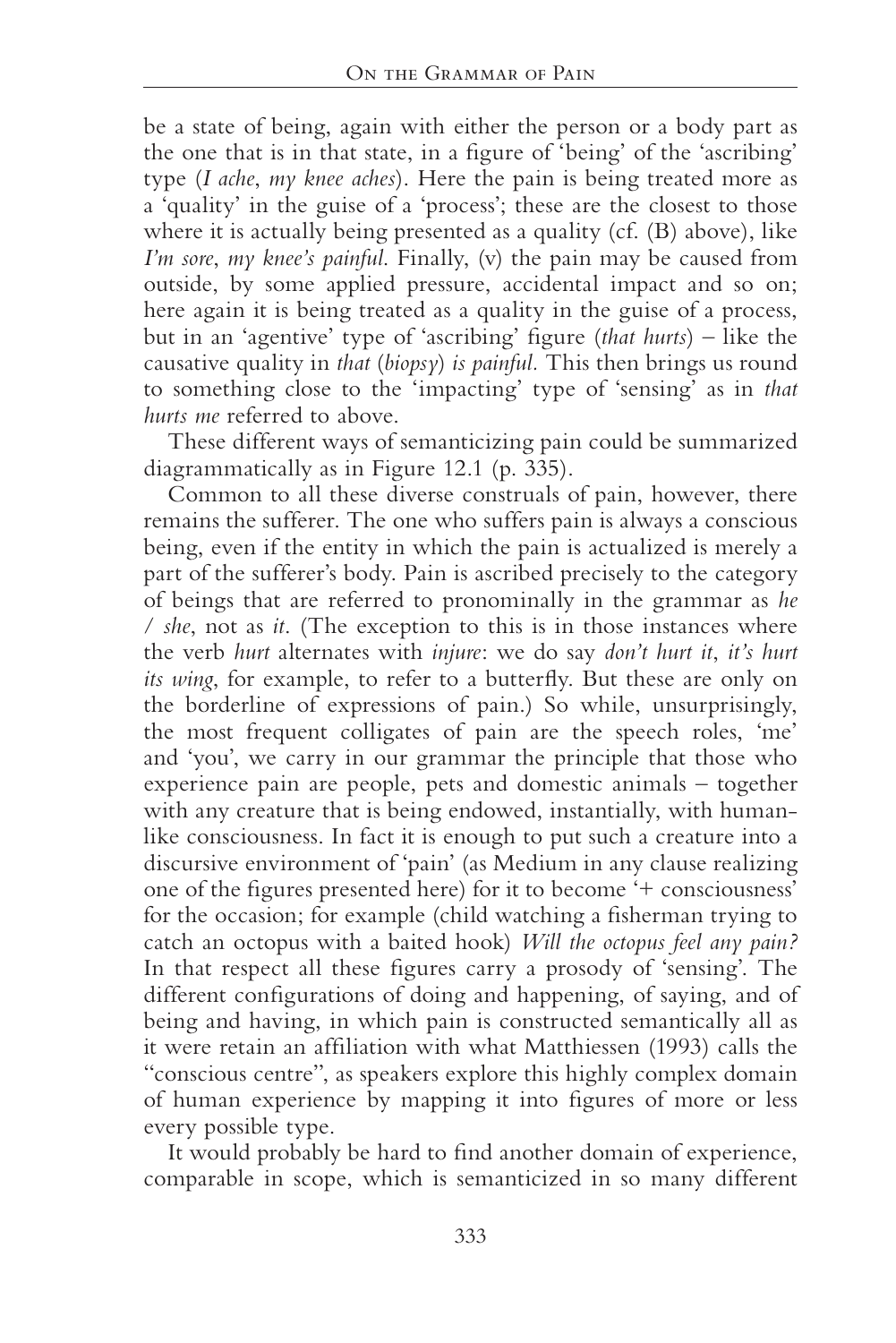ways. Some of the diversity is achieved lexically; there are of course many other less common words for 'pain' which I have not taken into account. Yet on the other hand it is noticeable, in everyday references to pain, how few different words are typically used – in contrast, for example, with the proliferation of terms for other symptoms of disorder. What is striking, rather, is the diversity in the grammar: how a small number of very frequent words, such as *pain*, *ache*, *sore*, *hurt*, are deployed in a great variety of different grammatical environments.

 It is the construal of pain in the grammar that marks it out as a uniquely complex area of human experience: one that is unlike anything else – precisely because it is like almost everything else, at least in some respect. Not only is it complex – it is also very threatening; so we struggle hard to understand it, to assimilate it to other, more domesticated patterns of experience. And most of all it is unpleasant, distressing, in the end potentially life-destroying. To the sufferer it is arbitrary and ruthless: an enemy that lurks and strikes apparently at random, so has to be fought against and resisted. The grammar construes 'pain' as something that is different from every other class of human experiences **because it**  shares features of them all. If it's a process, then it's a bit like doing something, or something being done, or simply happening; but it's also a bit like just being – occurring, or perhaps existing; with undertones of sensing, throughout. And it is actualized in a person, or in some part of their body – though it may or may not be brought about by some external agency. But it may instead be a quality, that is ascribed (again perhaps by some agent); or else it may even be a thing, acquired and kept (though unwanted), or perhaps received from a giver – but not something that can be given away again. From one point of view, the figures that make up this multiple complementarity are all metaphors for each other; but the metaphor is so deeply encrypted that no variant seems more, or less, congruent than any other – and small children (to whom pain is the most problematic of all, because they have no sense that it is ever going to end) come very early to control a wide range of these different kinds of wording for the experience of 'pain'.

 When we investigate such features in the grammar of daily life, we are trying to understand the underlying construction of human experience: how, through language, **experience is transformed into meaning**. It is this transformation of experience into meaning which enables human beings to transcend what Edelman (1992)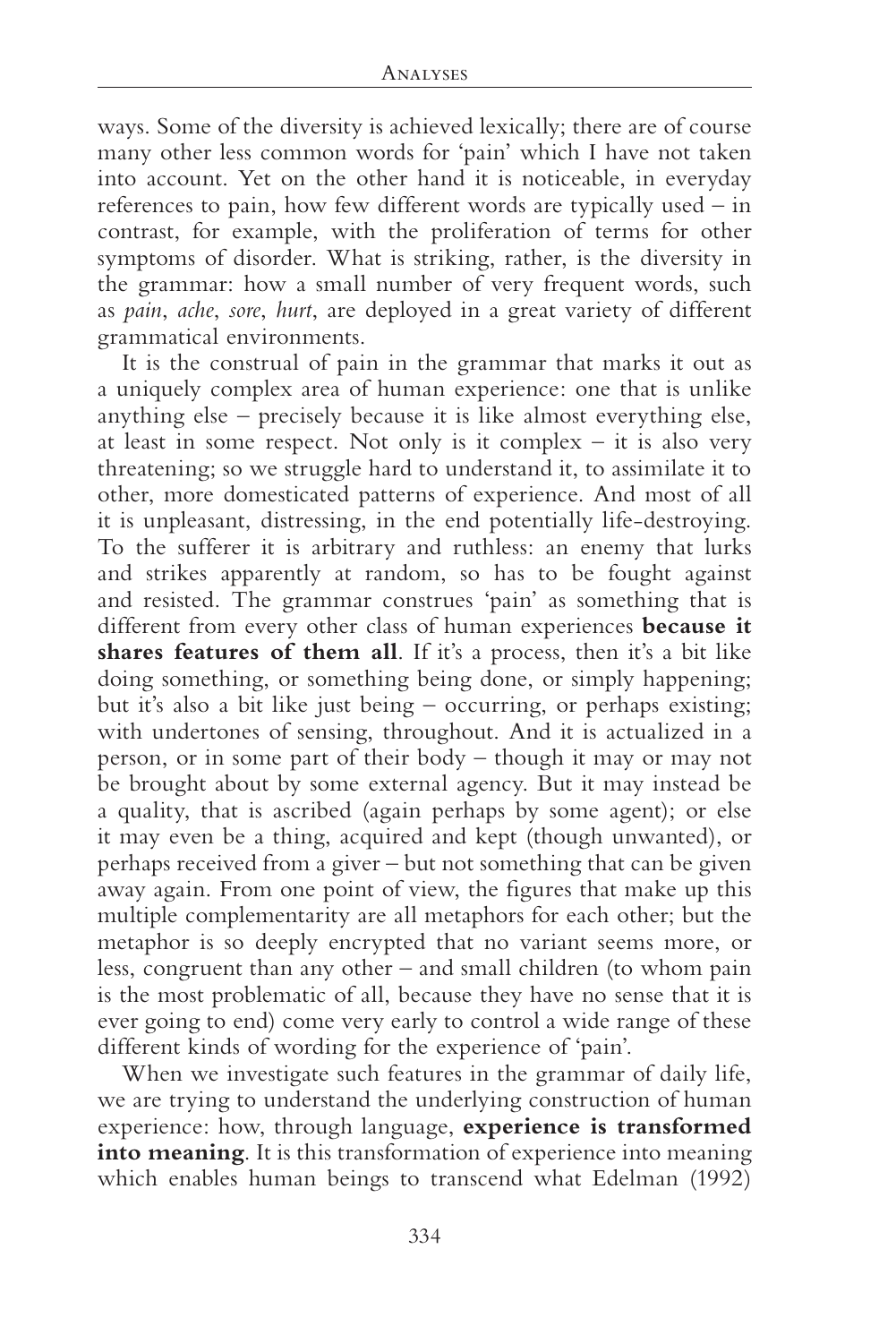

Figure 12.1: *How pain is transformed into meaning* (*'semanticized'*)

calls "the tyranny of the remembered present".3 We often speak of language having the power to "heighten" experience – recognizing this as an achievement of poetry, or other highly valued modes of language use. But experience could not be "heightened" by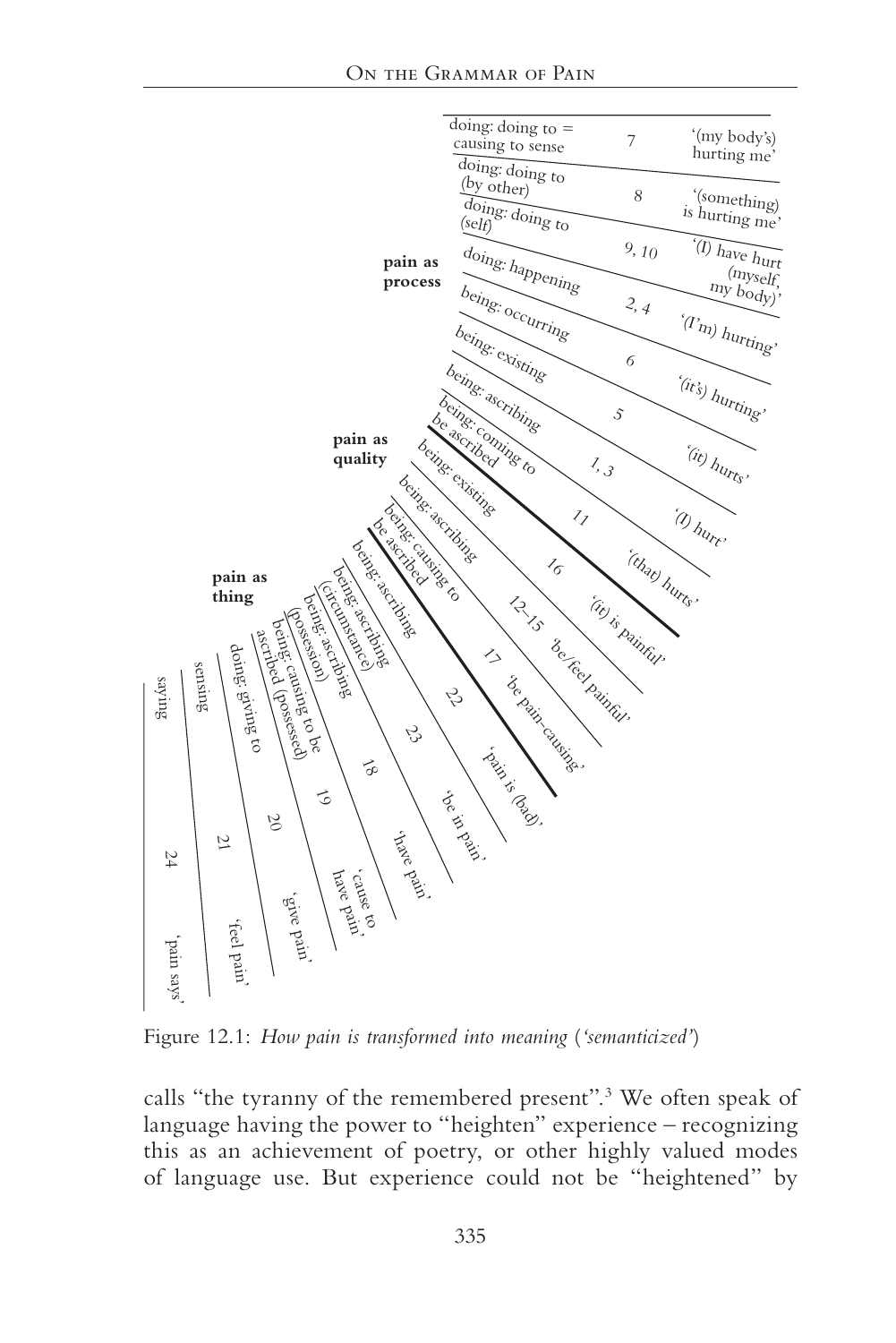language if it had not been construed in language in the first place. If we proclaim the power of language in social and political life, this power rests on its ability to systematize our everyday encounters with the world: enabling us to talk about them to each other, giving them value, and so helping us to "make sense" of things that we still, for all our cleverness, cannot control.<sup>4</sup>

#### **Notes**

- 1 Note that I am using *challenge* here in its earlier sense of 'confront with a difficult task', not in its post-modern sense of 'demonstrate to be inadequate'.
- 2 Note that *it hurts* (simple present) can also occur as the 'habitual' agnate of no. 2 *it's hurting*, as in *it hurts if you touch it*. The difference between the two with simple present becomes clear with the verb *ache*: *ache* typically expresses 'pain which is continuous (but non-recurrent)', hence while we may have *it hurts all the time* / *it aches all the time* (both non-habitual, as in no. 1), the 'habitual' reading of *aches*, as in *it aches if you touch it*, is much less likely.
- 3 It might be argued that the basic expression of pain is an involuntary, non-symbolic act – crying, or sobbing, or screaming. I have not discussed this here, since I am concerned with how the experience of pain is transformed into meaning. I should have noted, however, that pain is expressed in protolanguage – or rather (since it is not, in fact, a normal feature of infants' protolanguage; infants express pain by crying), in a form that is transitional between protolanguage and language (e.g. *ow!*, *ouch!* with English speakers, *aya!*, *oyo!* with Chinese speakers, and so on); and that these semi-linguistic construals of pain persist throughout adult life.
- 4 There are of course some more specialized conditions of pain which have their own distinctive collocational environments. The following are examples of one such specialized discourse, that concerned with the phenomenon of pain in "phantom limbs" (limbs that have been removed by amputation):

 About 30% of amputees using lower limb prostheses developed complications, of which stump pain, pressure ulcers and stump infection were the most common in descending order. Stump pain occurred even in the absence of ulcerations or infection, and was attributed to "phantom limb pain". Eighteen percent of all our amputees developed phantom limb pain. (Chan and Tan, 1990: 815)

 The phenomenon of phantom limbs is common. So is the occurrence of terrible pain in these invisible appendages.... Naturally, of all the sensations in phantom limbs, pain . . . is the most frightening and disturbing.